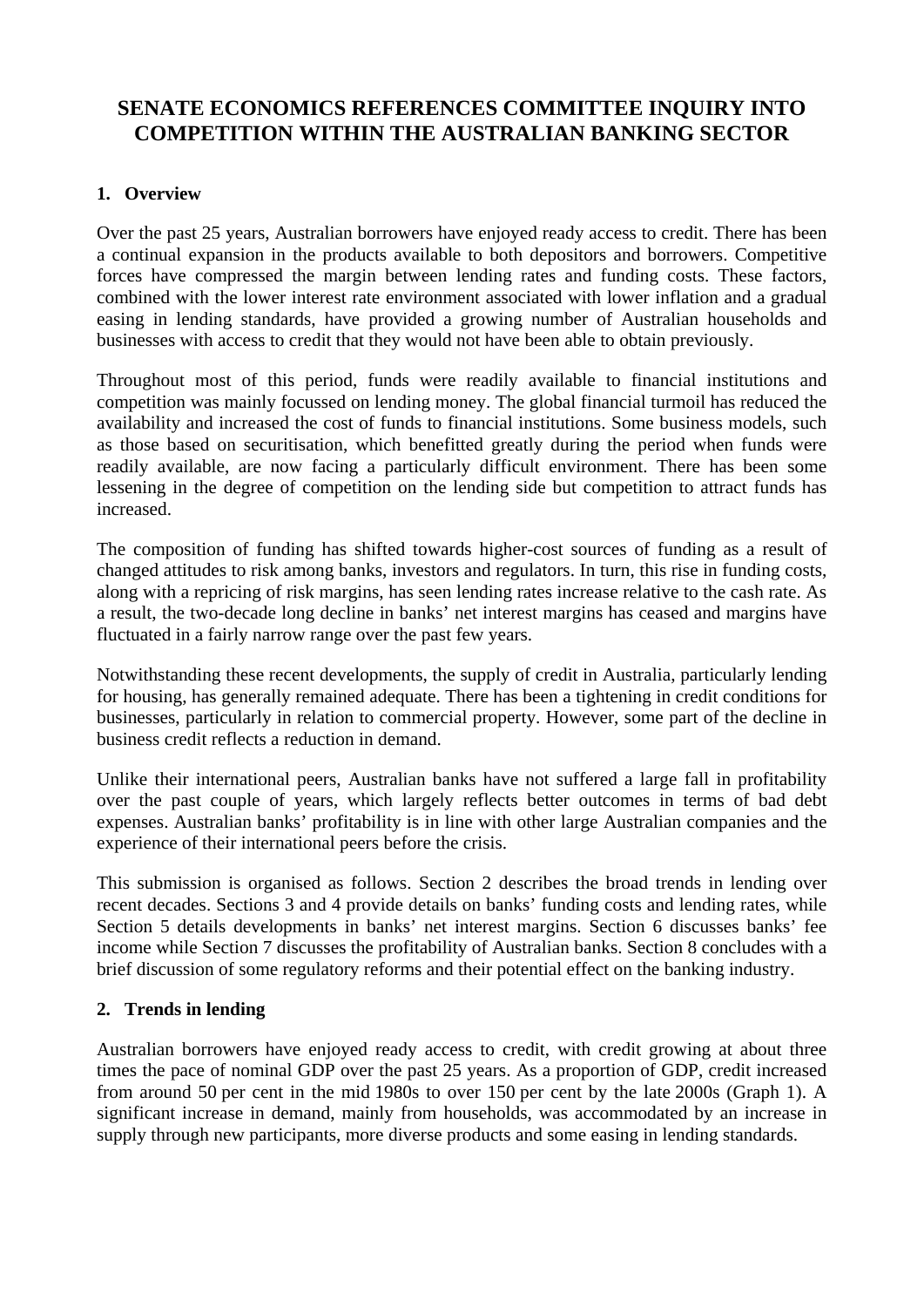

### *2.1. Housing*

 $\overline{a}$ 

There has been a transformation of household balance sheets in response to the effects of financial deregulation and the lower interest rates as a result of the low inflation environment. Housing credit grew at an average annual rate of 15 per cent in the two decades to 2007, before slowing in the past three years to a pace of around 8 per cent per year, roughly in line with nominal income growth (Graph 2).



The increase in the demand for housing credit was facilitated by the expansion in the activities of non-bank lenders, particularly mortgage originators.<sup>1</sup> These non-bank lenders were reliant on the securitisation market for their funding. They did not have either a balance sheet or a capital base from which to fund their lending. Mortgage originators took advantage of developments in the packaging and pricing of risk to package mortgages into a product that was attractive to investors. The banks also began to use securitisation as a source of funding given its relative cost and the potential for a broader investor base. As a result, by mid 2007, securitisation accounted for over 20 per cent of new housing loans (Graph 3).

<sup>&</sup>lt;sup>1</sup> See, for example, and Gizycki, M, and P Lowe, (2000), ['The Australian Financial System in the 1990s'](http://www.rba.gov.au/publications/confs/2000/gizycki-lowe.pdf), in Gruen, D and S Shrestha (eds), *The Australian Economy in the 1990s*, RBA Conference, July and Ryan, C and C Thompson, (2007), ['Risk and the Transformation of the Australian Financial System](http://www.rba.gov.au/publications/confs/2007/ryan-thompson.pdf)', in Kent, C and J Lawson (eds), *The Structure and Resilience of the Financial System,* RBA Conference, August.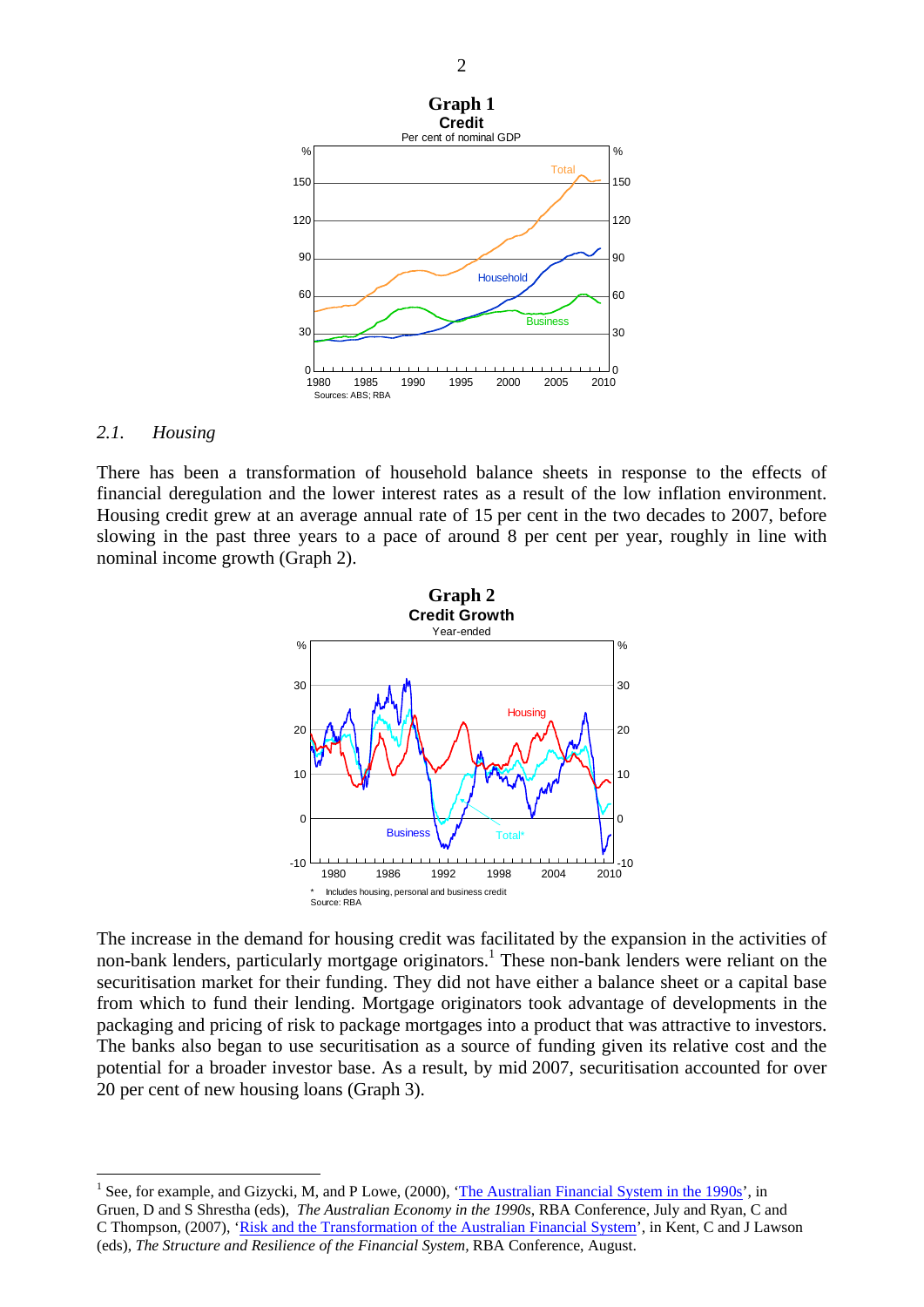

Furthermore, lenders that had only a small presence in the Australian market – including some large foreign banks – were able to overcome their lack of branch networks through the use of the internet and brokers. In addition, the reduction in inflation and nominal interest rates eroded the banks' relative funding advantage from low-cost deposits. Together these factors saw the larger banks' share of housing credit fall from over three-quarters to around two-thirds (Graph 4).



The growth of housing credit was also supported by the expansion in the range of mortgage products, including:

- *Home equity loans* began to be offered in the mid 1990s and provide a line of credit against residential property. Home equity loans currently account for about 7 per cent of owneroccupied housing loan approvals.
- *Low-doc loans* are targeted at self-employed borrowers, or those with irregular incomes, who lack the documentation required for a standard loan. Low-doc loans are estimated to currently account for about 7 per cent of owner-occupied housing loans approvals.<sup>2</sup>
- *High loan-to-valuation ratio (LVR) loans* were marketed by an increasing number of lenders, allowing borrowers to access the property market with either a small or no deposit.

 $\overline{a}$ 

<sup>&</sup>lt;sup>2</sup> See Reserve Bank of Australia, (2005), '[Developments in the Low-doc Loan Market'](http://www.rba.gov.au/publications/fsr/2005/sep/html/box-b.html), *RBA Financial Stability Review*, September.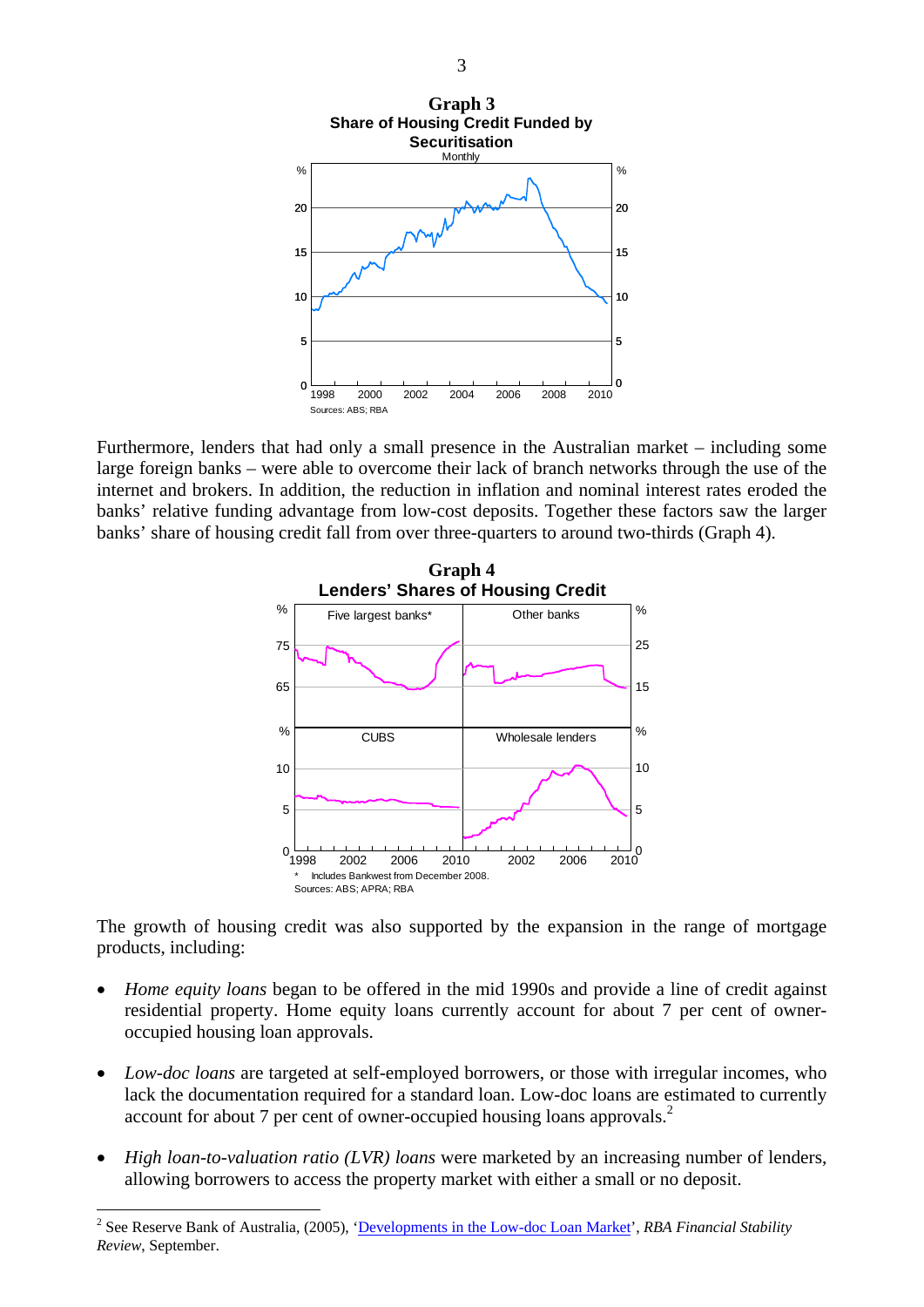- *Interest-only loans*, especially among investors, for whom the reduced payments and potential for increased tax benefits are important.
- *Non-conforming, shared appreciation and reverse mortgages*, although each remains a niche product.

There were very few mortgages offered that were similar to the US sub-prime mortgages. In 2007, less than 2 per cent of mortgages were of such a type (and almost none of these mortgages was issued by a bank).<sup>3</sup> Since then, most of the companies that offered such products have ceased writing new business. As a result, sub-prime equivalent mortgages now account for less than 1 per cent of the stock of housing loans outstanding.

Beyond the expanded product range, competition also contributed to a gradual easing in credit standards over the past couple of decades. There was a relaxation of permissible debt-servicing caps and genuine savings requirements, an increase in maximum loan-to-valuation ratios and the introduction of less onerous property valuation techniques. Recently there has been some tightening in standards, but this has only partially retraced the easing in standards that occurred over the past couple of decades.

While the easing in standards was nowhere near the scale that occurred in other countries, most notably the United States, there was some evidence that the lowering of credit standards did contribute to subsequent increases in housing stress in some parts of the country. Parts of southwest Sydney were particularly affected earlier in the decade.<sup>4</sup>

The securitisation market was particularly adversely affected by the financial crisis. The contraction in securitisation markets was not unique to Australia, but was a world-wide trend driven by changes in global markets. The business models of some of the Australian lenders reliant on it were no longer viable and they either ceased lending or were bought by a larger institution.<sup>5</sup> This has seen the major banks' share of housing lending rise to a little above 75 per cent. However, the fact that the major banks were able to fill the gap created by the withdrawal of the non-banks allowed the supply of credit to the household sector to be maintained at a satisfactory level.

In recent months, there are signs that the market share of the larger banks has started to decline again, with loan approvals data indicating the major banks' share of new lending has fallen from a peak of 84 per cent to around 78 per cent. At the same time, the share of smaller Australian banks has increased from a trough of just under 5 per cent to around 9 per cent, and credit unions and building societies have also seen their share increase to around 6 per cent (Graph 5).

 $\overline{a}$ <sup>3</sup> See Debelle, G (2008), '<u>A Comparison of the US and Australian Housing Markets</u>', *RBA Bulletin*, June. <sup>4</sup> See Australian Prudential Begulation Authority and Beggwas Book of Australia (2007). Inquiry Into House

<sup>&</sup>lt;sup>4</sup> See Australian Prudential Regulation Authority and Reserve Bank of Australia, (2007), *Inquiry Into Home* [Lending Practices and Processes,](http://www.rba.gov.au/publications/submissions/inquiry-home-lend.pdf) Submission, August.

For a detailed discussion on developments in the Australian securitisation market, see Debelle, G (2009), '[Whither](http://www.rba.gov.au/publications/bulletin/2009/dec/pdf/bu-1209-6.pdf)  [Securitisation'](http://www.rba.gov.au/publications/bulletin/2009/dec/pdf/bu-1209-6.pdf), *RBA Bulletin*, December.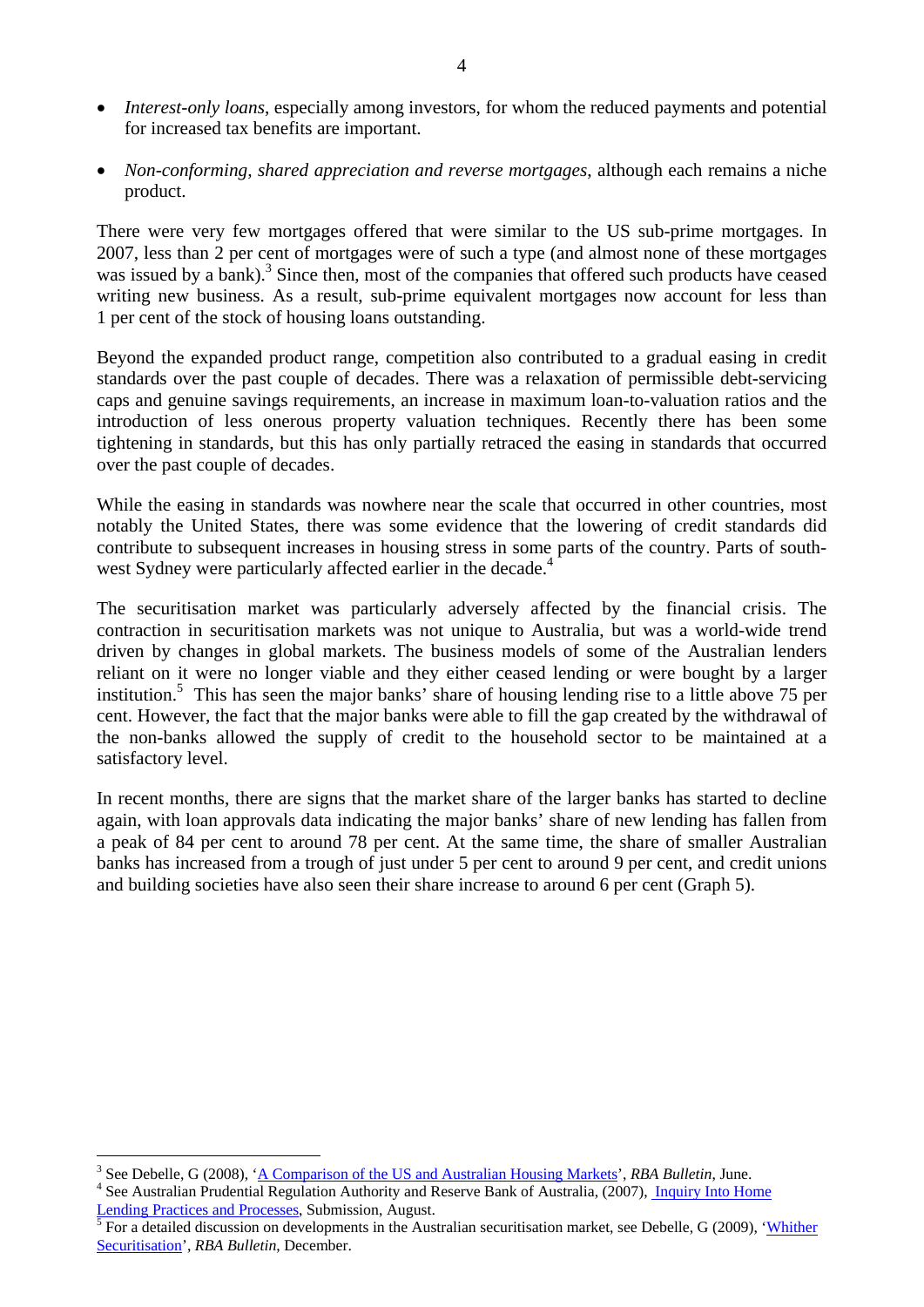

Such large movements in the competitive position of lenders have occurred in the past. Banks had steadily lost ground to non-banks for many years prior to deregulation in the early 1980s, before recovering much of the fall over the following decade (Graph 6).



To support competition in residential mortgage lending, in September 2008, the AOFM was mandated to purchase up to \$8 billion in residential mortgage-backed securities (RMBS), of which \$4 billion was to be made available to non-ADI mortgage originators. In October 2009, the Treasurer announced that the program would be extended by a further \$8 billion, with an additional objective of providing support for lending to small business. In all, the AOFM has invested just over \$12 billion in Australian RMBS which has supported total issuance of \$26 billion from 17 lenders.

The purchases by the AOFM as a 'cornerstone' investor have been at below-market yields to make securitisation more economic for the lenders. While this has supported activity in the market, securitisation has been slow to recover from the fallout of the financial crisis for a number of reasons including the 'brand damage' suffered by RMBS because of the US experience and a number of entities that had previously purchased RMBS have exited the market. Offshore structured investment vehicles (SIVs) were significant purchasers of Australian RMBS and were forced to liquidate their portfolios during the crisis as they were wound up. As a result, there was an overhang of supply of RMBS in the secondary market which has only now been run off, and importantly, there is less demand for RMBS given the SIVs are no longer around.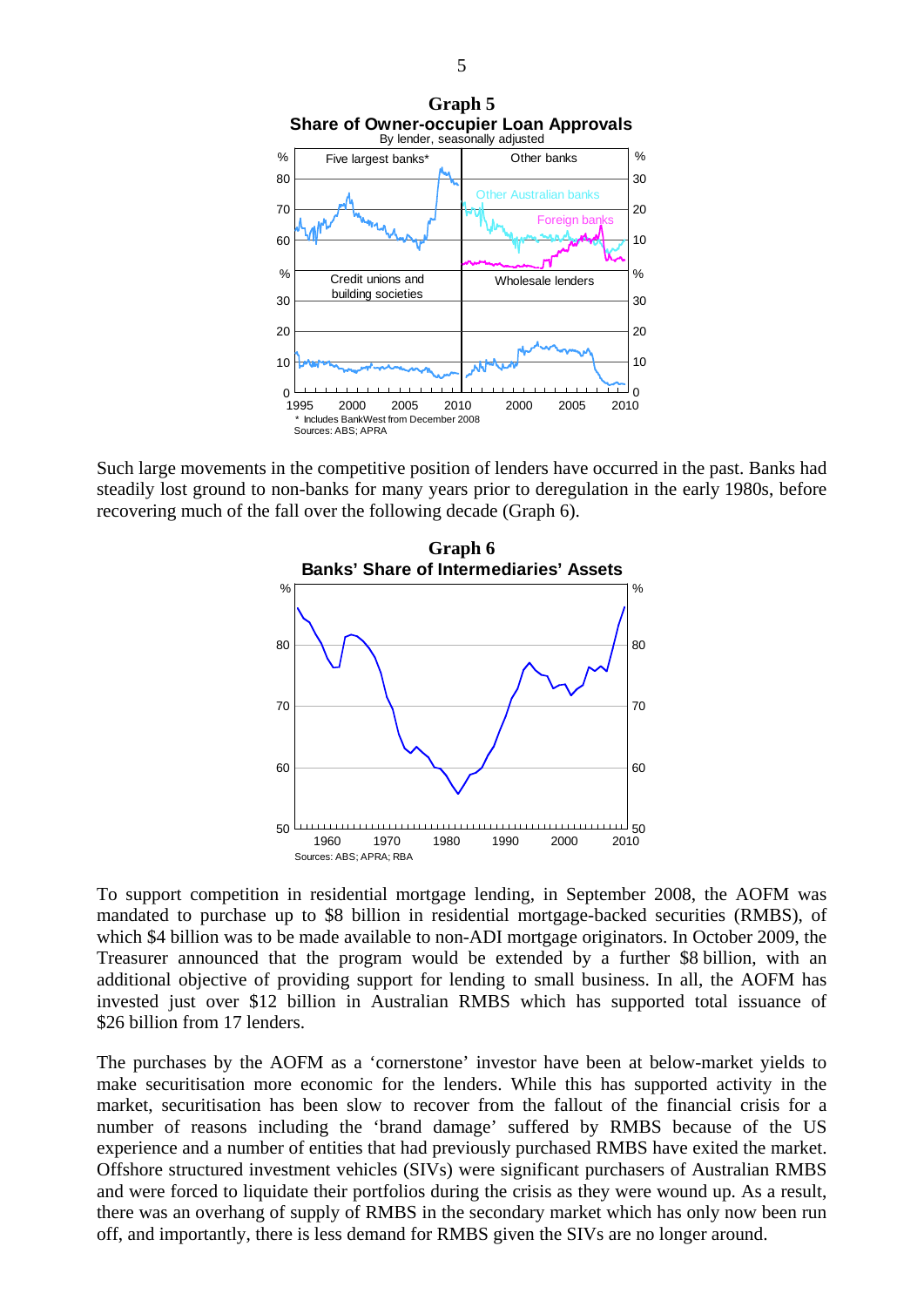In terms of providing support to the market, the AOFM program has a number of advantages relative to alternative means of support: it can be directly tailored to help specific types of institutions; the support can be phased out easily; the likelihood that the Government loses money on its investment is very small; and there is no ongoing contingent liability to the Government from the support. If instead a government guarantee of RMBS were provided, it would be difficult to phase out, creating a commitment that could ultimately generate a large contingent liability for the Government.

Securitisation is again becoming a more viable funding option for lenders. While the volume of securitisation currently is considerably smaller than in the pre-crisis period, relative to the flow of new housing lending, the decline is not nearly as dramatic, given the slower growth in housing credit. A rough calculation would indicate that for securitisation to maintain its current share of housing credit, annual issuance would need to be around \$25 to \$30 billion, compared with the current pace of \$18 billion.

# *2.2. Business*

Business credit grew particularly rapidly in the second half of the 1980s following financial deregulation and the entry of a number of foreign banks into the domestic market. It declined sharply in the early 1990s recession before returning to average growth of around 10 per cent per year. Prior to the onset of the financial crisis, business credit expanded at an average rate of around 15 per cent over the year to June 2007.

The onset of the financial crisis saw a temporary increase in business credit growth as some businesses that had difficulty accessing non-intermediated debt markets turned to the domestic banks for their financing needs. Since then, the growth of business credit has fallen reflecting both supply and demand factors. There was a general tightening in supply, particularly in the commercial property sector. But a number of businesses have chosen to rely more upon internal funding and equity raisings to fund their investment and working capital plans.

On the supply side, there has been some exit of foreign banks that had a small presence in the market, but at the same time, a number of other foreign banks have looked to expand their presence in the local market. Nevertheless, the largest decline in business lending was from foreign banks, many of which had expanded credit rapidly in the years prior to 2007, particularly to the commercial property sector (Table 1).

| <b>Table 1</b>                  |                                       |                        |                      |                    |  |  |  |
|---------------------------------|---------------------------------------|------------------------|----------------------|--------------------|--|--|--|
| <b>Business Credit*</b>         |                                       |                        |                      |                    |  |  |  |
|                                 | Peak<br><b>Nov 2008</b><br>\$ billion | Dec 2009<br>\$ billion | Change<br>\$ billion | Change<br>per cent |  |  |  |
| Total                           | 781                                   | 711                    | $-71$                | -8                 |  |  |  |
| Major banks                     | 512                                   | 488                    | $-24$                | -6                 |  |  |  |
| Foreign banks                   | 107                                   | 89                     | $-18$                | $-19$              |  |  |  |
| Other Australian banks          | 47                                    | 46                     | $-2$                 | $-4$               |  |  |  |
| Non-bank financial institutions | 103                                   | 77                     | $-26$                | $-11$              |  |  |  |
| Additional securitisation       | 12                                    | 11                     | $-1$                 | -8                 |  |  |  |

\* Credit levels are non-seasonally adjusted and non-break adjusted, and include securitisation. Reported percentage changes are break adjusted and seasonally adjusted.

\*\* Includes Bankwest in November 2008 and December 2009

Sources: ABS; RBA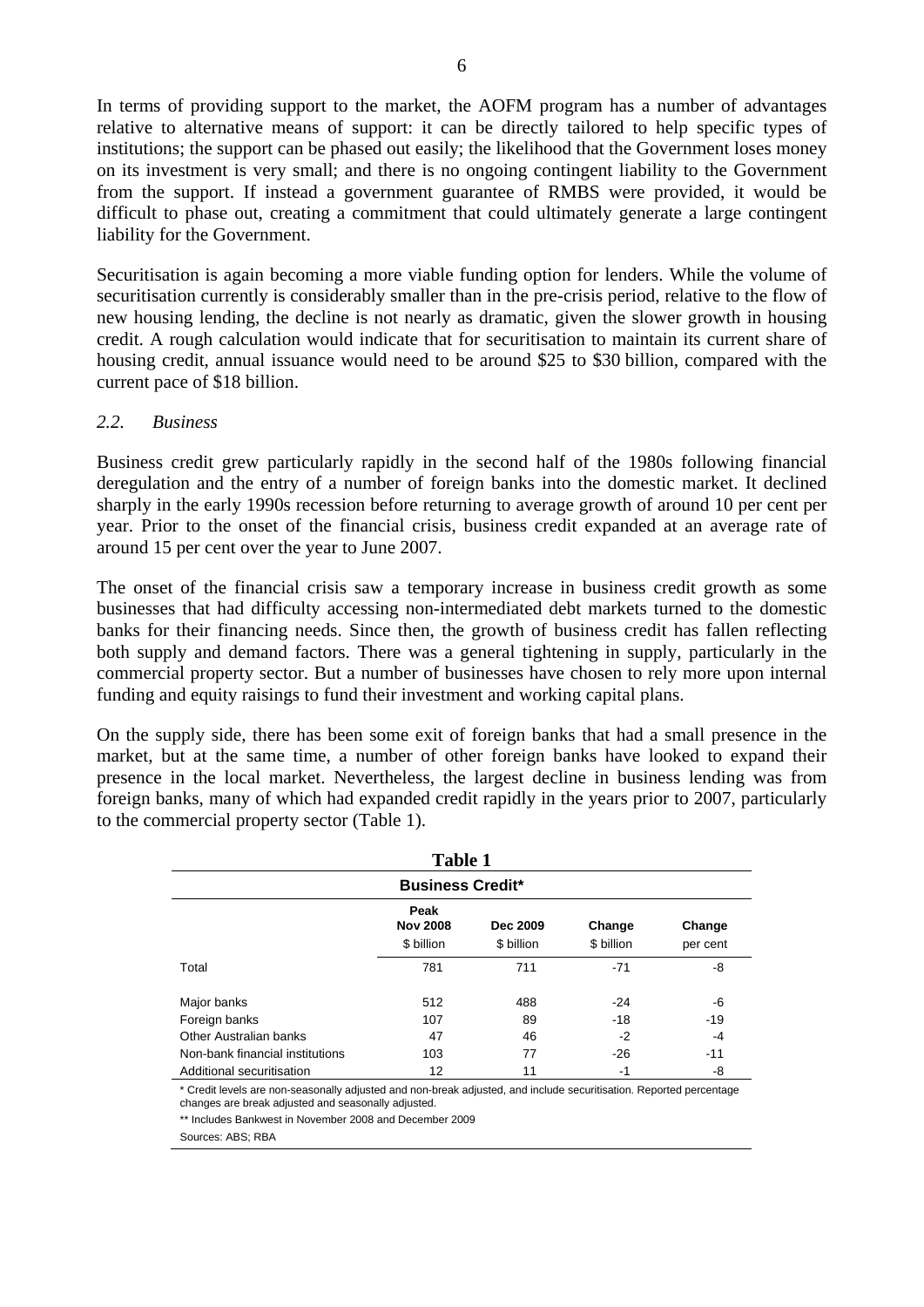As noted above, there has been a tightening in lending conditions for business borrowers, both large and small. Liaison suggests that small business borrowers have faced lower maximum loanto-valuation ratios, stricter collateral requirements and higher minimum interest coverage ratios. Nevertheless, developments in business credit indicate that lending to small businesses has risen over the past year (Graph 7).



The decline in credit outstanding to large businesses reflects a number of factors, including the record level of equity raisings by these businesses in 2009, which enabled them to repay debt. This decision was often taken by management as a precautionary action given the uncertain financial environment, as well as reflecting the increased cost of intermediated credit. The decline in lending to large businesses also reflects the fact that some businesses have found it more cost effective to access credit directly from the market rather than through the banking system. Finally, a number of large businesses, particularly in the mining sector, have been able to fund their activities and repay debt from their retained earnings resulting from their strong cash flow.

A sector where there has been a significant tightening in credit conditions is the commercial property sector. This tightening has been driven by banks reassessing the risks of, and reducing their desired exposures to, this sector. The reduction in credit has been particularly marked in light of the very strong growth in lending to this sector in the years immediately prior to the crisis, particularly from foreign-owned and the smaller Australian-owned banks (Graph 8). Those banks which expanded their lending the fastest through the boom have experienced the sharpest increases in impaired loans. As a consequence, a number of banks are concerned that their exposure to the sector remains too large and are reluctant to extend new lending.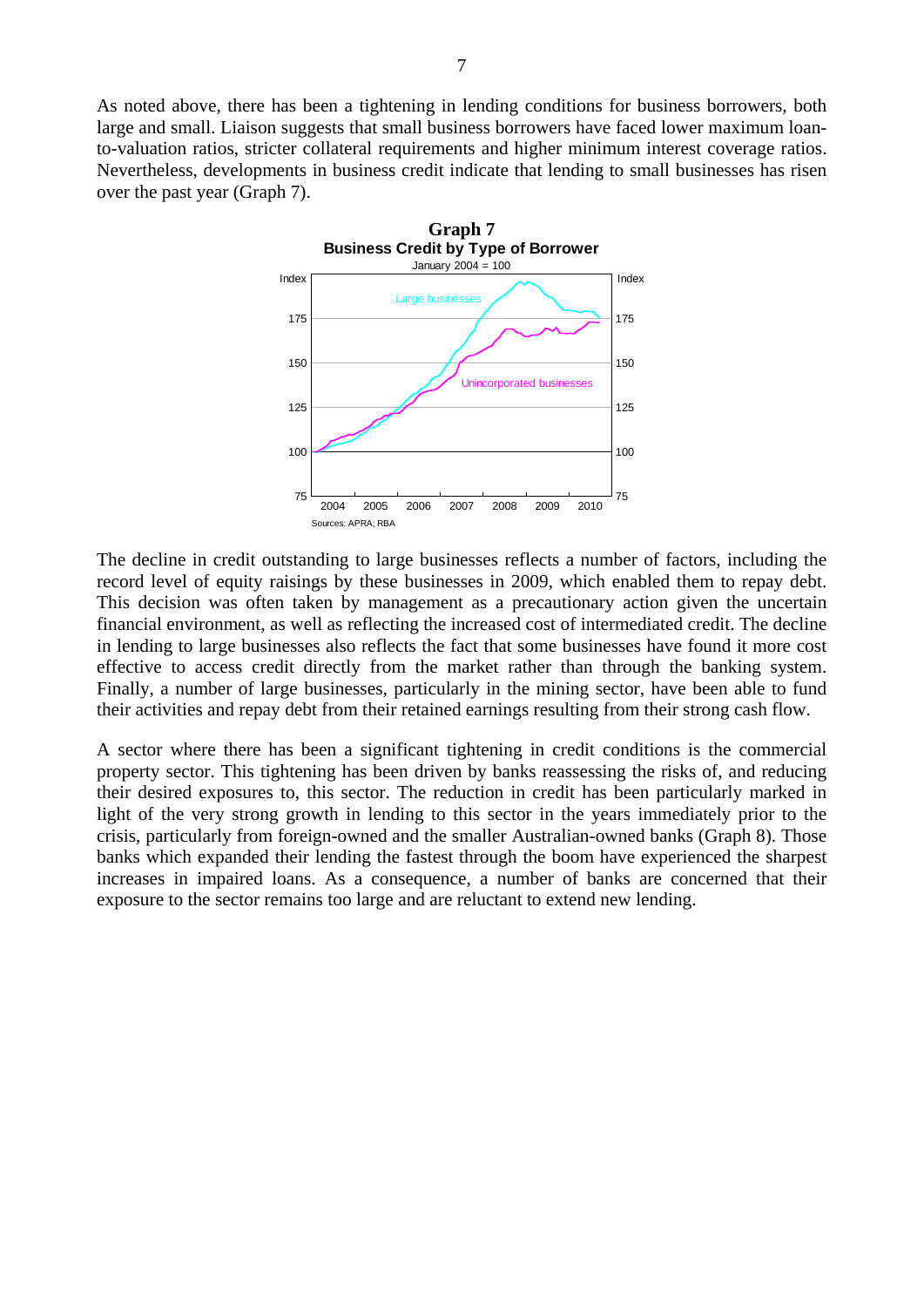

Of late, there have been some indications that conditions are improving in the provision of credit to business. There has been renewed foreign bank activity. The improvement in capital market conditions, which has enabled some companies to tap markets directly at competitive rates, has seen the banking sector compete more aggressively to attract some of that business. These factors, along with increased risk appetite among banks, have seen risk margins begin to decline from their peaks (see below) and some banks have announced plans to increase their focus on business lending by, for example, increasing their business-banking staff.

# **3. Funding Mix and Cost<sup>6</sup>**

 $\overline{a}$ 

Australian banks source their funding from deposits as well as domestic and global capital markets. As a result, their funding costs are affected by a range of financial market factors.

For the decade or so until mid 2007, relatively stable financial market conditions meant that spreads on the banks' various sources of funding changed little (Graph 9). As a result, movements in banks' overall cost of funds tended to follow those in the cash rate.



<sup>&</sup>lt;sup>6</sup> See also Brown, A, M Davies, D Fabbro and T Hanrick, (2010), 'Recent Developments in Banks' Funding Costs [and Lending Rates](http://www.rba.gov.au/publications/bulletin/2010/mar/pdf/bu-0310-6.pdf)', *RBA* Bulletin, March.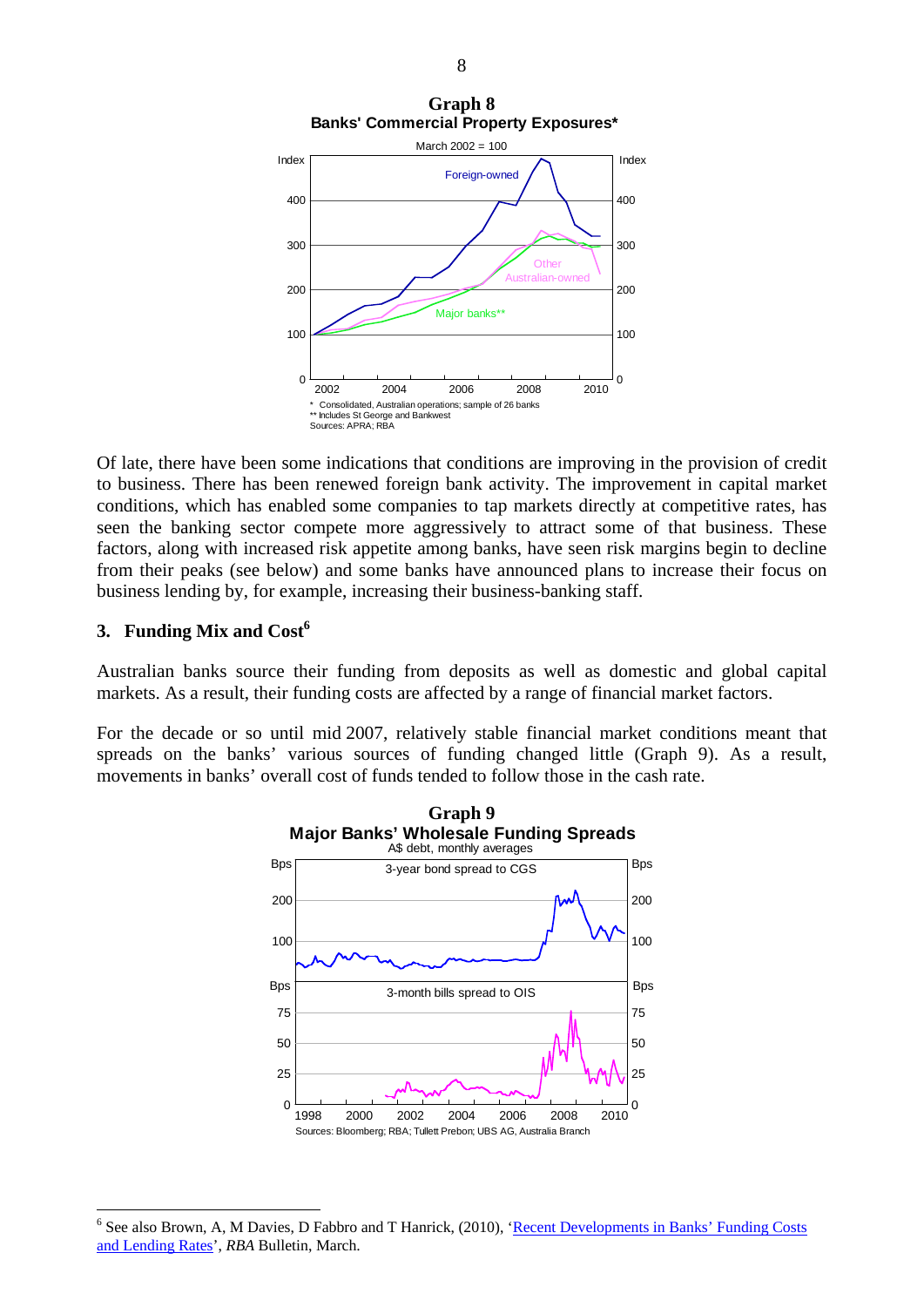From the middle of 2007, banks' funding costs rose relative to the cash rate, mainly due to large increases in the cost of deposits and long-term wholesale debt as a result of the global financial crisis. The effect of these changes on banks' overall funding costs has been accentuated by a shift in banks' funding mix towards these more expensive types of funding.

### *3.1. Composition of Banks' Funding*

Banks operating in Australia have diverse funding bases, with most funding sourced from deposits, short-term and long-term wholesale debt. The funding mix differs somewhat across banks, however, with the major banks having slightly larger shares of deposit funding and longterm wholesale debt, but make little use of securitisation, compared with the banking system as a whole. The regional banks generally have a slightly smaller share of deposits than the major banks, but make greater use of securitisation and less use of offshore funding. Foreign-owned banks have fewer deposits and correspondingly source more funding from domestic and offshore capital markets (Table 2).

| Table 2<br><b>Composition of Banks' Funding in Australia</b><br>Per cent of funding liabilities |                  |                |  |  |  |
|-------------------------------------------------------------------------------------------------|------------------|----------------|--|--|--|
|                                                                                                 | <b>June 2007</b> | October 2010   |  |  |  |
| <b>Major Banks</b>                                                                              |                  |                |  |  |  |
| Domestic deposits                                                                               | 44               | 50             |  |  |  |
| Short-term capital market liabilities                                                           | 23               | 15             |  |  |  |
| Long-term capital market liabilities                                                            | 21               | 26             |  |  |  |
| Equity                                                                                          | $\overline{7}$   | $\overline{7}$ |  |  |  |
| Securitisation                                                                                  | 5                | 1              |  |  |  |
| <b>Regional Banks</b>                                                                           |                  |                |  |  |  |
| Domestic deposits                                                                               | 39               | 48             |  |  |  |
| Short-term capital market liabilities                                                           | 22               | 13             |  |  |  |
| Long-term capital market liabilities                                                            | 10               | 16             |  |  |  |
| Equity                                                                                          | 12               | 13             |  |  |  |
| Securitisation                                                                                  | 17               | 10             |  |  |  |
| <b>Foreign-owned banks</b>                                                                      |                  |                |  |  |  |
| Domestic deposits                                                                               | 26               | 27             |  |  |  |
| Short-term capital market liabilities                                                           | 60               | 53             |  |  |  |
| Long-term capital market liabilities                                                            | 11               | 17             |  |  |  |
| Equity                                                                                          | 2                | 3              |  |  |  |
| Securitisation                                                                                  | 1                | 0              |  |  |  |

Sources: APRA; RBA

The funding mix of banks in Australia was fairly stable during the few years leading up to the onset of the global financial crisis in mid 2007. As a result of a reassessment of risk, together with regulatory and market pressures, banks in Australia have increased their use of deposits (particularly term deposits) and long-term debt, as these funding sources are perceived to be relatively stable. On the other hand, they have reduced their use of short-term debt and securitisation (Graph 10). Moreover, as the larger banks have replaced the market share of lenders that relied more on securitisation, this has seen the funding of the banking sector as a whole more closely resemble the funding structure of the larger institutions.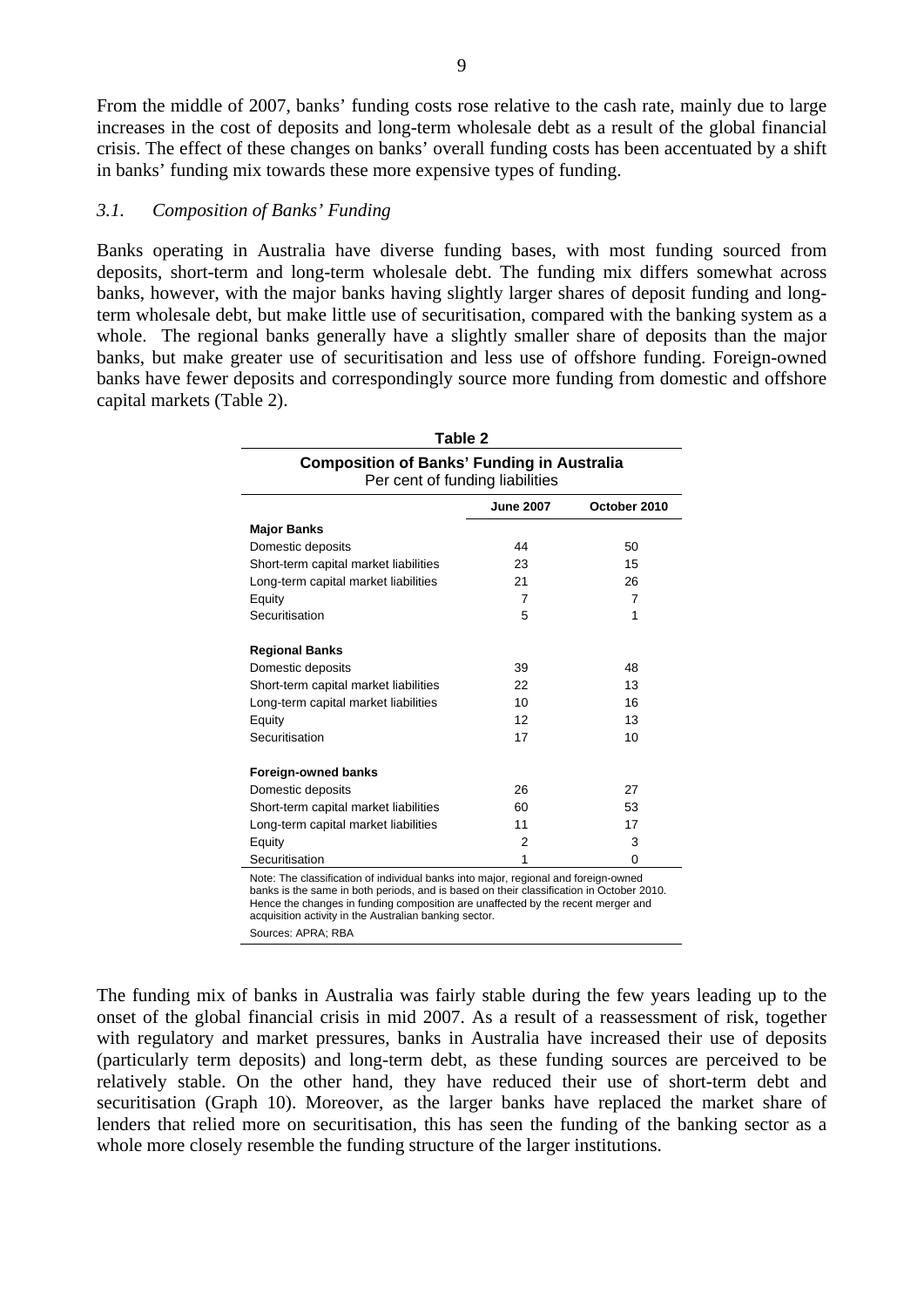

The regional banks have experienced the largest increase in the deposit funding share, while the major banks have also increased their use of deposit funding. In contrast, the foreign-owned banks have experienced little change in the proportion of funding coming from domestic deposits.

The share of funding sourced from long-term wholesale debt (domestic and foreign) for the overall banking system has increased by 7 percentage points since mid 2007 to almost 25 per cent, with all of the main groups of banks increasing their use of this funding source. At the peak of the crisis, during late 2008 and the first half of 2009, the banks mainly issued governmentguaranteed bonds, but as market conditions improved throughout 2009, the major banks increasingly issued unguaranteed bonds.<sup>7</sup>

The increase in the share of funding sourced from deposits and long-term debt has facilitated a decline in the share of funding sourced from short-term wholesale debt (domestic and foreign). The share of securitisation has also fallen since the onset of the financial crisis, as the amortisation of the outstanding stock of RMBS generally continues to exceed new issuance.

The major and regional banks have also bolstered their balance sheets by raising equity, through a combination of retained earnings and share placements, mainly in late 2008 and during 2009. For the banking system, the share of equity in total funding liabilities has increased by about 1 percentage point since mid 2007 to about 7 per cent.

# *3.2. Cost of Funding*

The cash rate remains a major influence on banks' funding costs, providing the anchor point for the yield curve. However the global financial crisis and its ongoing effects have caused the costs of banks' main sources of funding to rise relative to the cash rate. The increases have been particularly large for deposits and long-term wholesale debt.

# *3.2.1. Deposits*

 $\overline{a}$ 

Competition for deposits in Australia has intensified since around mid 2008, resulting in a significant increase in deposit rates relative to market benchmark rates. Overall, the average cost of the major banks' new deposits has risen noticeably relative to the cash rate; it is estimated to be currently only slightly below the cash rate, whereas prior to the onset of the financial crisis, deposit costs were about 150 basis points below the cash rate (Graph 11).

<sup>&</sup>lt;sup>7</sup> For more details on banks' bond issuance see Black S, A Brassil and M Hack, (2010), 'Recent Trends in Australian [Banks' Bond Issuance'](http://www.rba.gov.au/publications/bulletin/2010/mar/pdf/bu-0310-5.pdf), *RBA Bulletin*, March, and for details on the wholesale funding guarantee see Schwartz, C (2010) ['The Australian Government Guarantee Scheme'](http://www.rba.gov.au/publications/bulletin/2010/mar/pdf/bu-0310-4.pdf), *RBA Bulletin*, March.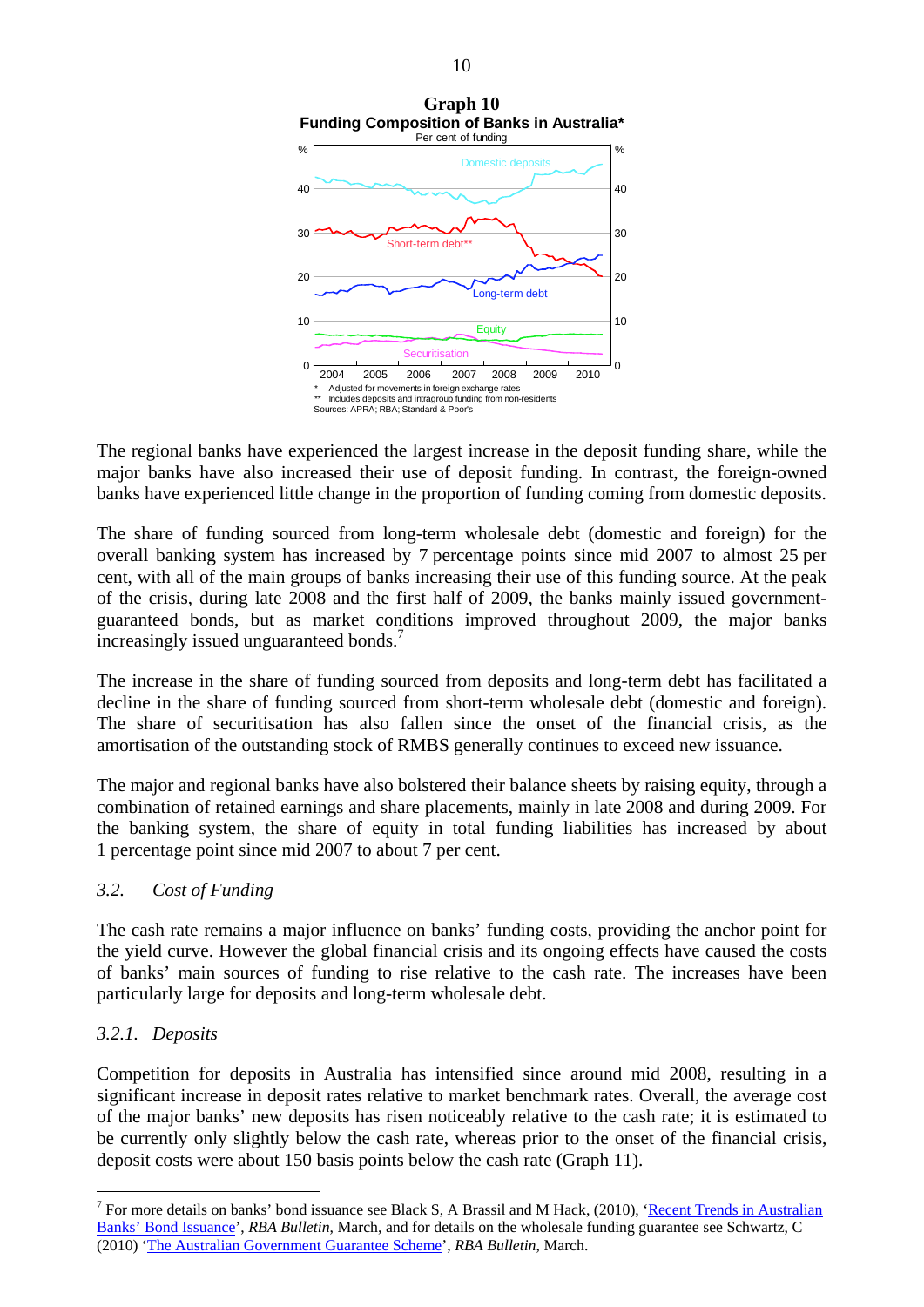

Within the deposit market, competition has been strongest for term deposits. The average rate on banks' term deposit specials – the most relevant rate for term deposit pricing – is currently more than 70 basis points above market rates for debt of equivalent terms. In the few years prior to the global financial crisis the average rate was generally about 60 basis points below. For the major banks, the rates on their longer maturity term deposits have generally been higher than the yields on their unguaranteed bonds of equivalent maturity over the past year (Graph 12). The regional banks are likely to have seen a slightly larger increase in their average deposit costs than the major banks, reflecting their greater use of term deposits.



Rates on at-call savings deposits – including bonus saver, cash management and online savings accounts – have also risen relative to the cash rate (from which these deposits are priced). The average rate on the major banks' at-call deposits, which account for a little under half of their total deposits, is currently estimated to be around 40 basis points below the cash rate, compared with around 100 basis points below in mid 2007.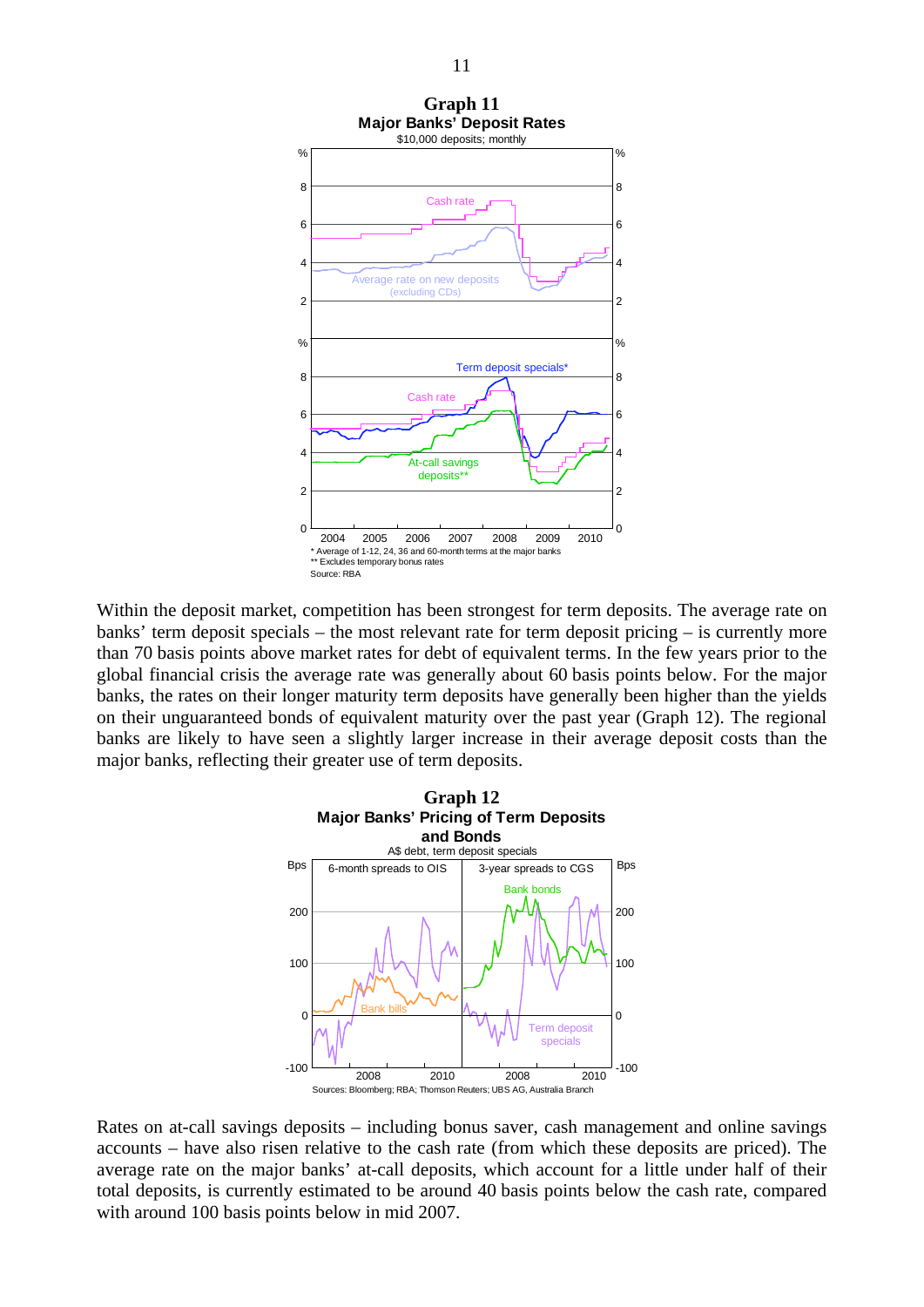### *3.2.2. Wholesale debt*

 $\overline{a}$ 

For several years up to mid 2007, the major banks were typically able to issue 3-year bonds in Australia and offshore at an overall spread (including the hedging costs on foreign currency debt) of around 50 basis points over government bond yields (Graph 13). Since then, spreads on banks' bonds have risen significantly, as has the cost of hedging foreign currency debt back into Australian dollars.<sup>8</sup> The overall cost to the major banks of issuing new 3-year bonds peaked in late 2008 at about 220 basis points over government yields for debt issued in Australia and at about 280 basis points for debt issued offshore. The improvement in capital market conditions over the past year has seen the cost of issuing new onshore 3-year debt fall to around 120 basis points above government bond yields in recent months. However, banks have continued to lengthen the maturity of their bond funding by issuing at longer tenors. The average maturity of issuance over this period has been around 4½ years, at an average spread of about 170 basis points including hedging costs.



Since mid 2007, the average cost of the major banks' outstanding long-term debt is estimated to have risen by about 100 basis points relative to the market's expectation for the cash rate. But these higher spreads have only affected banks' new bond issuance, not their outstanding stock of debt that was issued prior to the onset of the financial crisis (about 20 per cent of the current stock outstanding). If bond spreads and hedging costs remain around their current levels, then as maturing bonds are rolled over, the average spread on banks' outstanding long-term debt is estimated to increase by a further 15–20 basis points over the next year. Given that long-term debt is around 25 per cent of banks' overall funding, this translates into an increase in total funding costs from this source of around 5 basis points over the next year.

The regional banks, which are smaller and have lower credit ratings than the major banks, have experienced an even larger increase in the cost of long-term wholesale debt, though it is a smaller share of their total funding. Prior to the onset of the financial crisis, regional banks were able to issue 3-year bonds at an estimated overall spread of about 40–50 basis points over bank bill or swap rates, compared to current indicative spreads of about 150–200 basis points.

Short-term wholesale debt accounts for about one-fifth of banks' funding, and is priced mainly off 1-month and 3-month bank bill rates. Prior to mid 2007, bank bill rates closely tracked the market's expectation for the cash rate (the overnight indexed swap or OIS rate) with the spread between 3-month bank bills and 3-month OIS remaining stable at around 10 basis points (Graph 14). While the onset of the global financial crisis saw bank bill rates rise well above OIS rates,

<sup>&</sup>lt;sup>8</sup> The rates on new bonds are estimated using secondary market yields and cross-currency interest rate swap spreads for the relevant maturity on the day of issuance.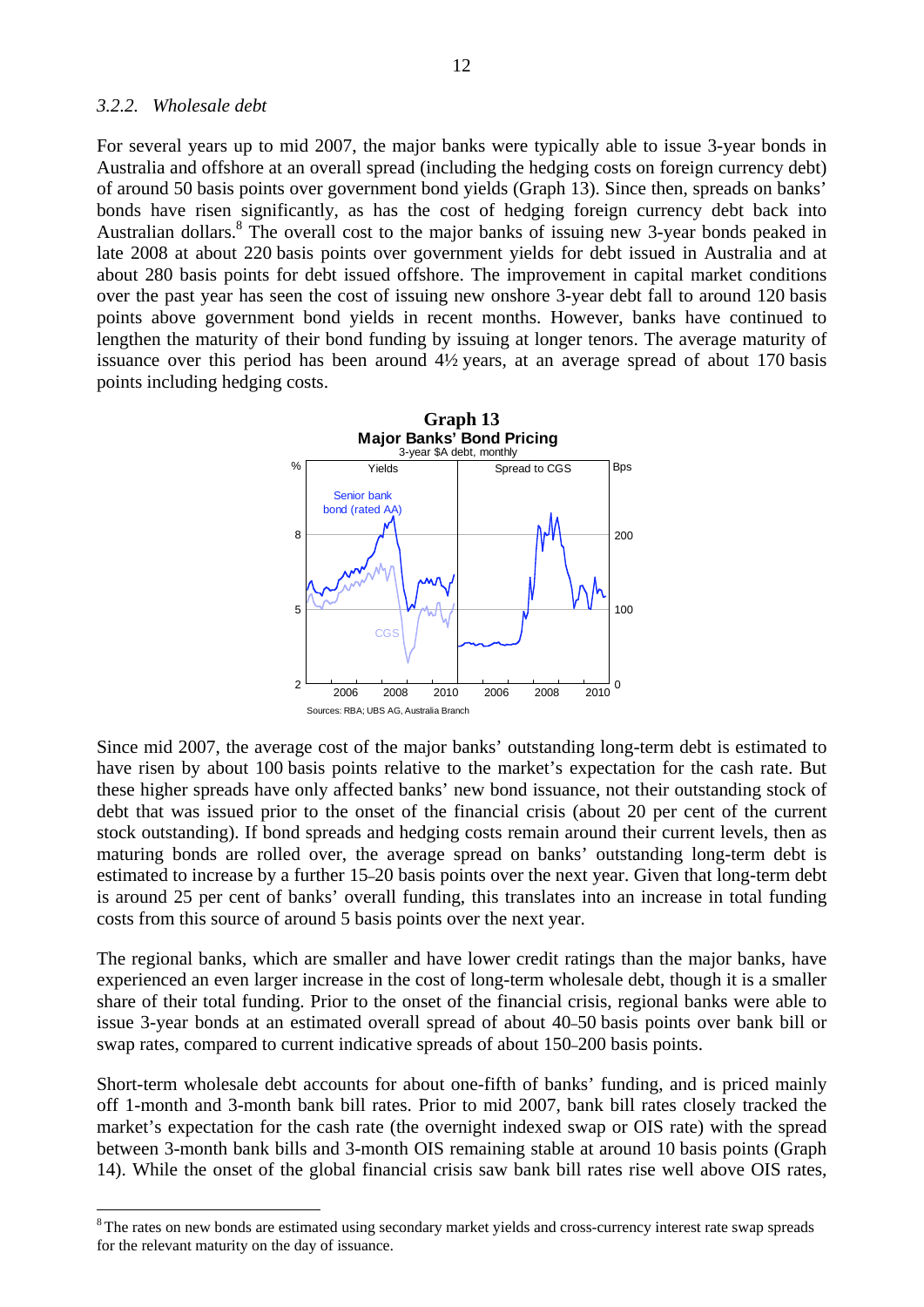the sizeable risk premium has now largely dissipated. Hence, major banks' short-term capital market debt is currently only about 10–15 basis points more costly relative to the expected cash rate than it was in mid 2007.



RMBS account for a negligible share of the major banks' funding, but are reasonably important for the smaller financial institutions. The cost of new securitisation funding has risen significantly since the onset of the global financial crisis (Graph 15). Spreads on RMBS are similar for the different types of banks (and also for non-banks). This means that securitisation is relatively more cost effective for the smaller banks, given that spreads on their on-balance sheet wholesale debt (particularly long-term debt) are much higher than for the major banks.



The major and regional banks also issued a significant amount of new equity and hybrid securities during late 2008 and 2009 to further strengthen their balance sheets and support lending growth. This additional capital was expensive for the banks, as their share prices were relatively low through much of this period, and spreads on hybrid securities have increased markedly since mid 2007. While this has had only a modest impact on overall funding costs given their small shares in total funding, it has contributed to the recent decline in their return on equity.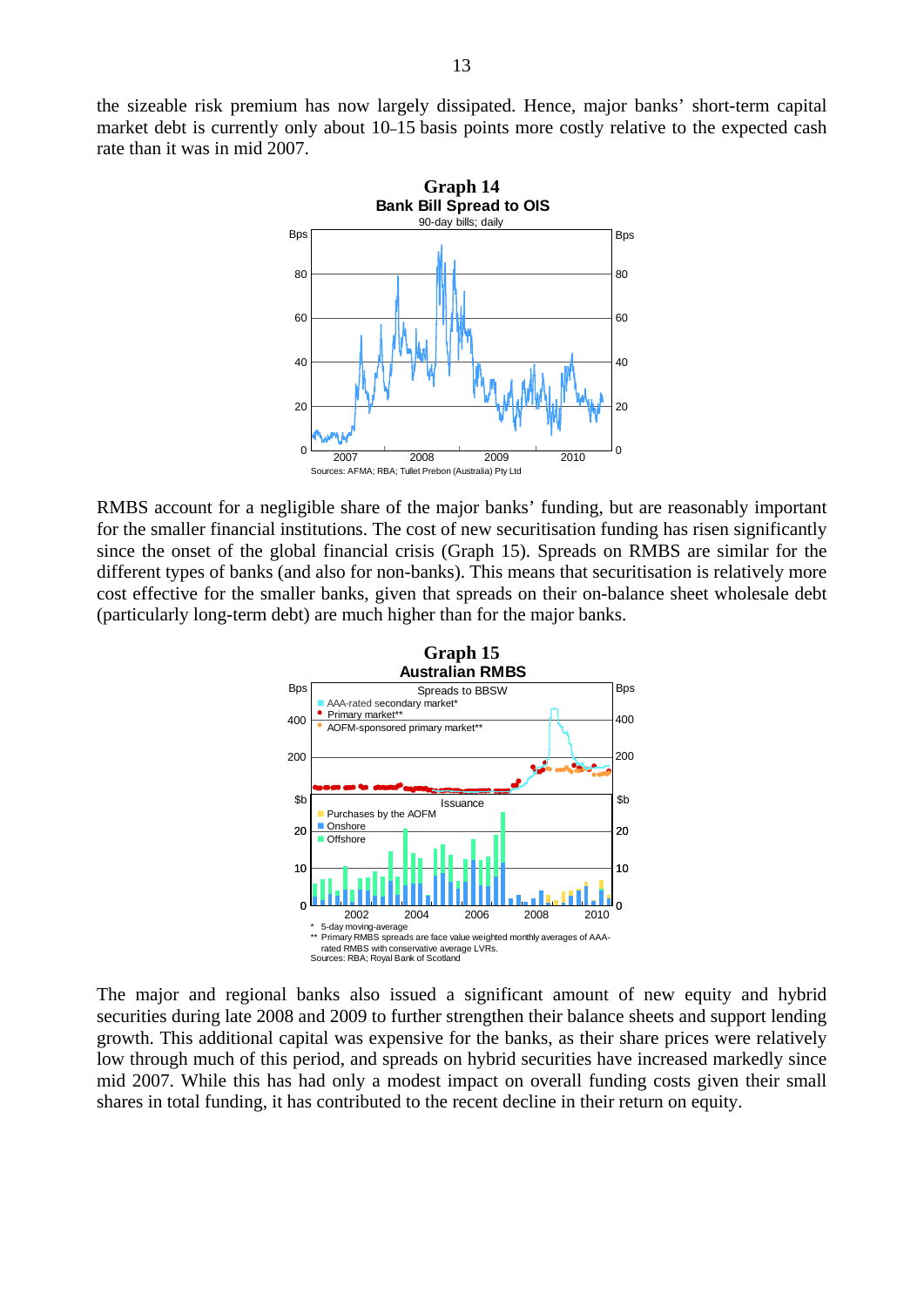### *3.3. Overall funding costs*

Taking into account the costs of individual funding sources noted above, and weighting them by their share of total bank funding, allows an estimate of the overall change in banks' funding costs. Since mid 2007, the higher cost of deposits has made the largest contribution to the overall increase in funding costs, reflecting their large weight in total funding and the 125 basis point rise in deposit rates relative to the cash rate. Long-term wholesale debt has also made a substantial contribution to the increase in the major banks' overall funding costs, while the cost of short-term wholesale debt initially rose relative to the cash rate but is now much closer to pre-crisis levels. In aggregate, it is estimated that the average cost of the major banks' funding, at the time of writing, is about 90 to 100 basis points higher relative to the cash rate, than it was in mid 2007 (Graph 16).



Most of the increase in the major banks' funding costs occurred during 2008 and early 2009, at the peak of the dislocation in markets. Since mid 2009, the major banks' overall funding costs are estimated to have moved broadly in line with the cash rate, reflecting offsetting factors. The continued upward pressure on longer term funding, as bonds issued pre-crisis are rolled over at higher spreads, together with a small increase in the cost of term deposits, has been broadly offset by a decline in the relative costs of short-term wholesale and fixed-rate funding.

The available evidence suggests that the overall increase in the regional banks' funding costs since the onset of the financial crisis has been larger than that experienced by the major banks. This mainly reflects the larger rises in the cost of the regional banks' deposits and wholesale debt funding, and the large switch in their funding mix from securitisation to deposits (which are currently a relatively expensive source of funding).

# **4. Lending rates**

Banks' interest rates on all of their loan products have risen relative to the cash rate since mid 2007 (Graph 17). The sizes of the increases have varied considerably across the different loan types, reflecting factors such as changes in the banks' perceptions of the riskiness of the borrower as well as the speed and magnitude by which loans can be repriced. In particular, there has been a marked increase in the risk assigned by banks to lending to particular segments, at least partially arising from the increase in non-performing assets in some sectors.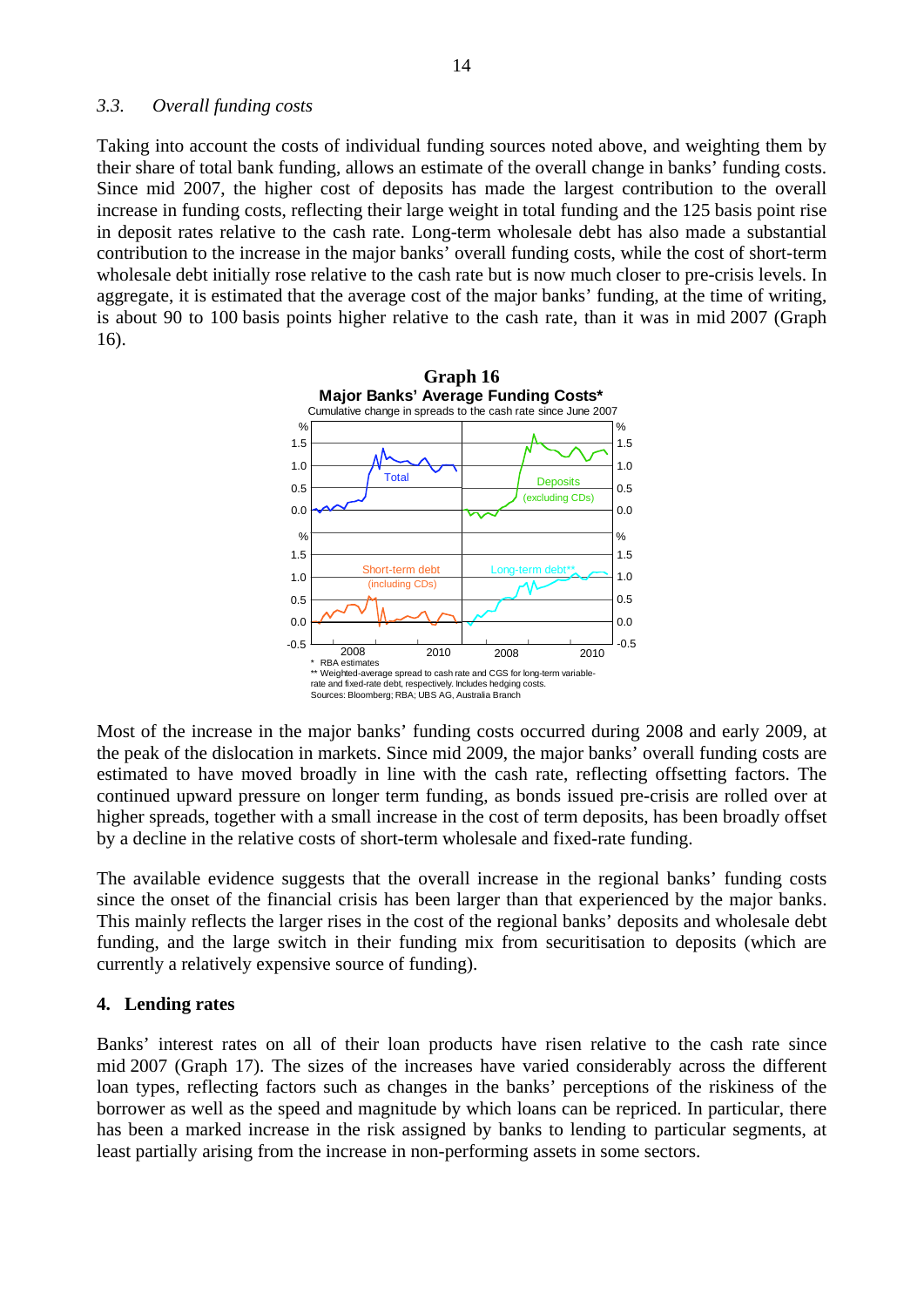

### *4.1. Housing lending rates and spreads*

As mentioned in Section 2, the competitive pressures in the Australian mortgage market over the past two decades or so have seen interest spreads on mortgages decline. Between 1993 and 1998 the spread between the major banks' housing loan indicator rates and the cash rate fell from about 430 basis points to less than 180 basis points (Graph 18). This spread was steady from 1998 to 2007, as banks' overall funding costs followed the cash rate reasonably closely. Nevertheless, continued competitive pressures meant that it become commonplace for lenders to offer most borrowers a discount, which gradually increased to around 60 to 70 basis points on the indicator rate. The discounts were used by the banks to compete for new business while minimising the forgone interest of lower effective interest rates on their existing housing loan portfolios. As a result of discounting, the spread between the average variable interest rate paid by borrowers and the cash rate fell from 150 basis points in 2000 to 125 basis points in 2007. Since 2007, reflecting the rise in funding costs, the average full-doc housing indicator rate at the major banks has increased by about 120 basis points relative to the cash rate.



The range of interest rates that lenders charge on variable housing rates varies considerably. While the advertised packaged rate on variable rate loans for the major banks averages 7.1 per cent, the range between the highest and lowest advertised rates is 35 basis points. Likewise, the advertised interest rates charged by a wider range of institutions varies between 6.9 per cent to 7.5 per cent. As well as interest charges, most institutions levy fees on these loans, including setup, servicing and exit fees. On a \$250 000 mortgage held for up to three years, for instance, these fees are estimated to add, on average, about 30 basis points a year. By individual lender,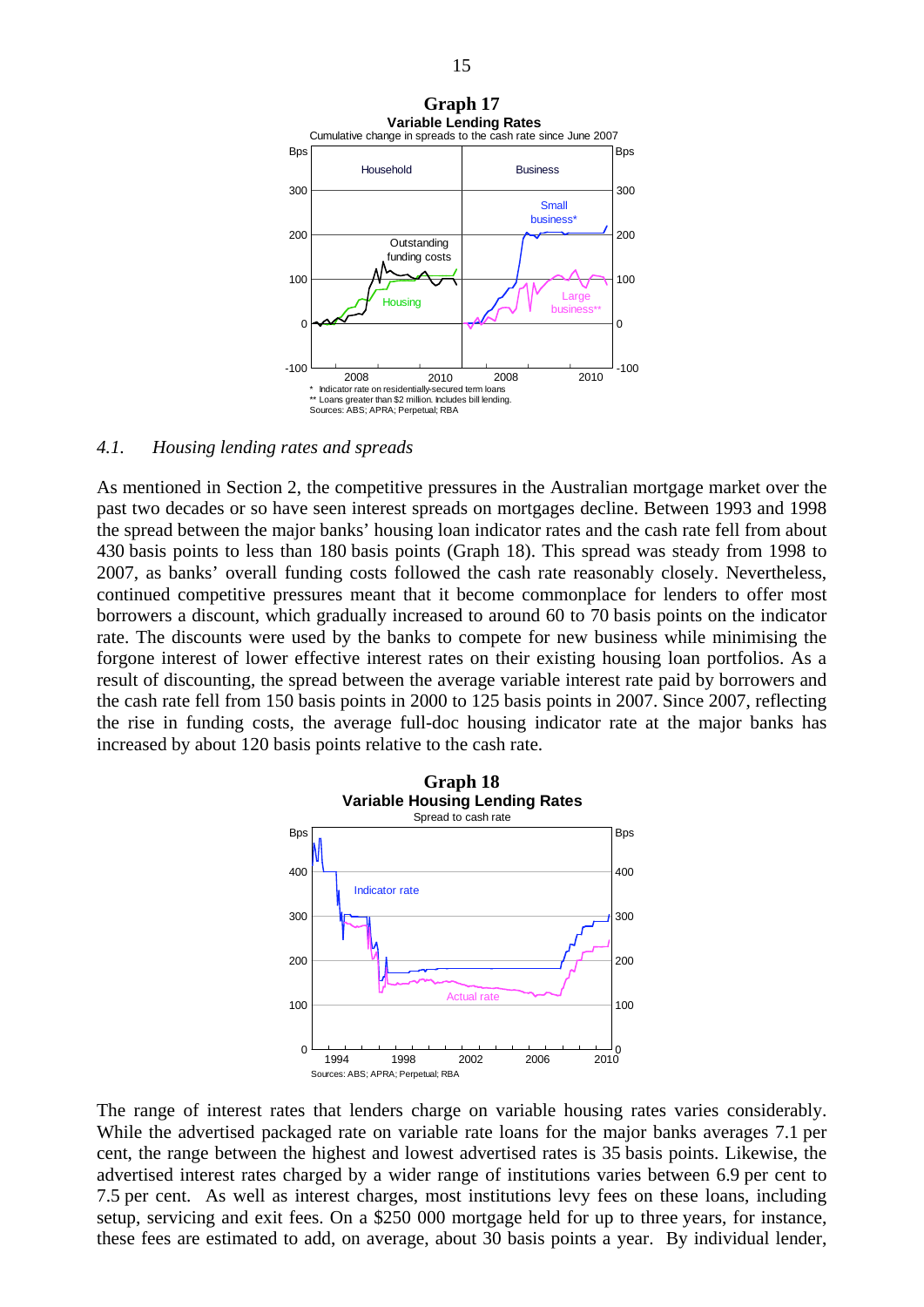however, the fees range from a few to over 50 basis points, making comparisons of effective interest rates difficult (Graph 19).



International comparisons of interest margins on housing loans are difficult, as the nature of the standard mortgage product differs substantially across countries and there is often discounting of posted rates which are difficult to track. In some countries, including Australia and the United Kingdom, variable-rate loans predominate, whereas in New Zealand and Canada, fixed-rate loans of between two and five years are more common; in the United States and some European countries long-term fixed-rate mortgages predominate. The features offered on housing loans also differ significantly across countries; for example, loans with redraw facilities and flexible repayment structures are relatively uncommon in many continental European countries.

Notwithstanding the difficulties in making comparisons, the available evidence suggests that spreads to policy rates on variable full-doc housing loans in Australia are around the middle of the range of those in most other advanced countries (Graph 20). These spreads are particularly high in the United States at present, although variable-rate loans make up a small share of the US mortgage market. Likewise, there has been a sizeable increase in housing loan spreads in the United Kingdom, where bank funding pressures have been particularly severe. Spreads on fixedrate mortgages in Australia are also broadly in line with those in other advanced countries.



Sources: ABS; APRA; Bloomberg; Central bank websites; HSH; Perpetual; RBA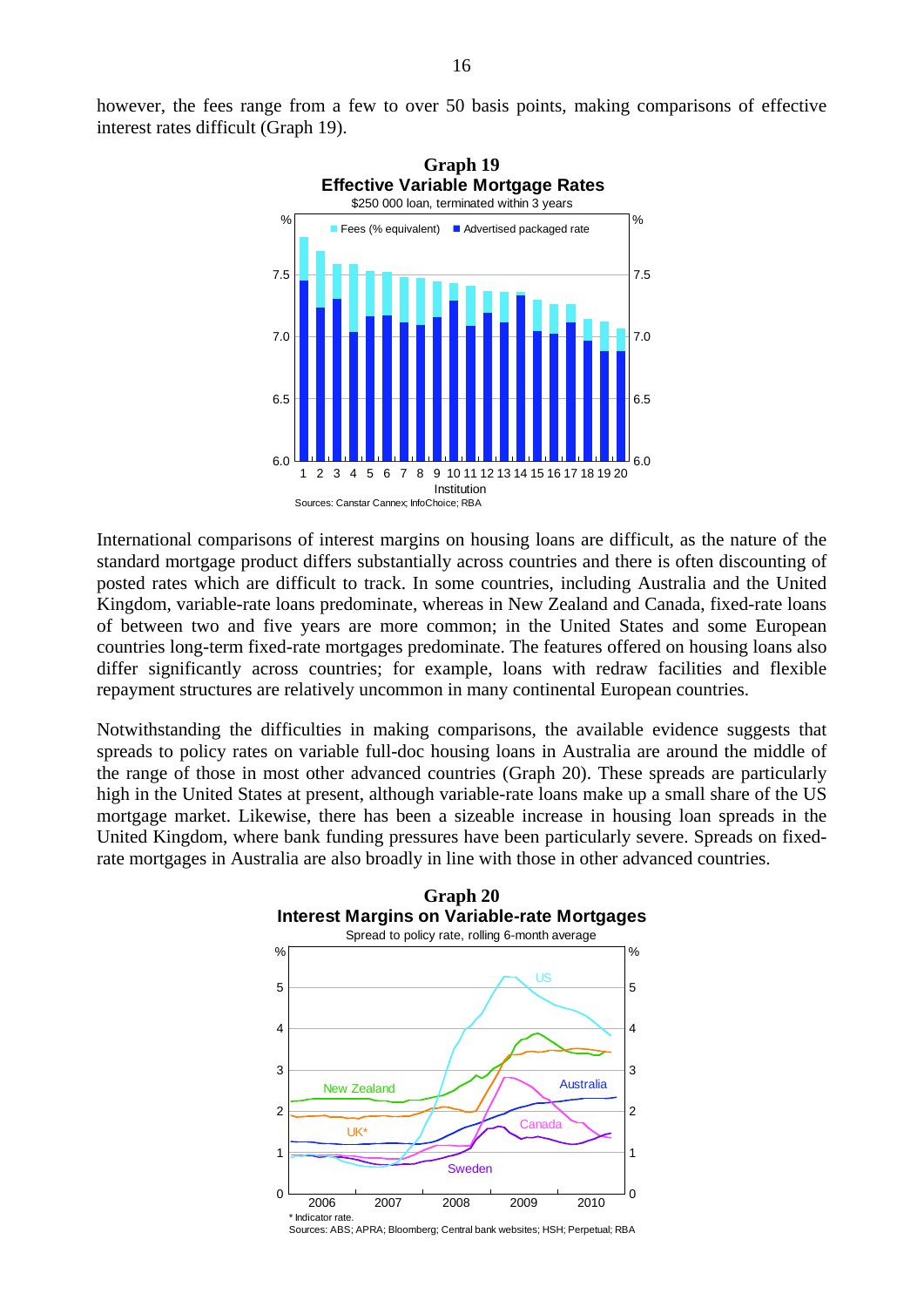In some countries, products are available where interest rates are, at least initially, benchmarked to market or policy rates. The mortgage rate generally tracks the benchmark subject to certain clauses, such as a floor on the mortgage rate if the benchmark falls below a certain level. While 'tracker' or benchmarked products can provide informational benefits for borrowers and potentially provide lenders with a smoother margin on their mortgage book, these products are not without limitations. In the United Kingdom, for example, the spread between new tracker rates and the policy rate has increased sharply, rising by more than the UK standard variable rate (Graph 21).



The Australian housing loan market is characterised by relatively limited use of fixed-rate loans by international standards. Historically, more than three-quarters of housing loans have been written with a variable interest rate, and most of the remaining share have rates that are fixed for less than five years. While Australian households will, as a result of this behaviour, generally bear more interest rate risk on their mortgage debt compared to households in other countries, this is partly offset by providing households with greater flexibility. In particular, when interest rates fall to low levels, many households tend to take the opportunity to make additional principal repayments. In contrast to variable-rate loans, fixed rate loans almost always have restrictions on prepayments. The greater prevalence of variable-rate loans in Australia is, in part, likely to be influenced by the fact that these loans provide borrowers with greater flexibility in making prepayments, with Australian borrowers valuing this feature, given that owner-occupier interest payments are not tax deductible as they are in a number of other countries.

Also, the greater prevalence of variable rate loans increases the effectiveness of monetary policy, as the bulk of households is affected quickly by changes in interest rates. This means that, other things equal, the Reserve Bank needs to move the cash rate less than might otherwise be the case.

### *4.2. Business Lending Rates and Spreads*

Similar to the behaviour of banks' housing indicator rates, banks' small business indicator rates roughly tracked movements in the cash rate between 1998 and 2007 (Graph 22). However, the spread between the actual rate paid by small businesses and the cash rate narrowed over this time. Partly this was because small businesses increasingly obtained credit by borrowing secured against residential property, rather than obtaining an unsecured loan, thereby paying a lower interest rate. It also partly resulted from a decrease in risk margins charged by lenders.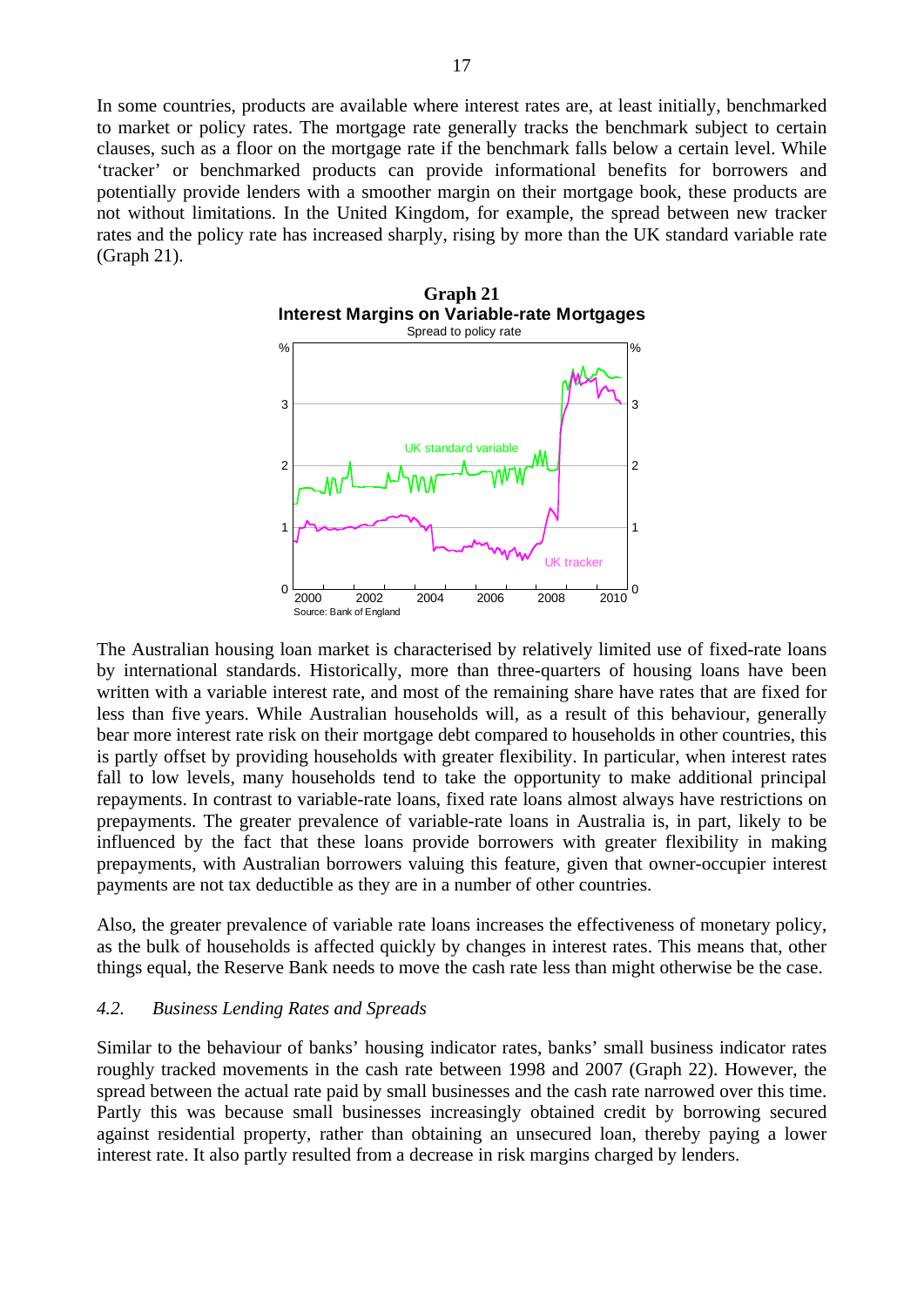

Since the onset of the global financial crisis, banks' business lending rates have risen relative to the cash rate, reflecting a combination of higher funding costs and a reassessment of risk margins. The sizes of the increases have varied considerably across the different loan types, however, reflecting factors such as changes in the banks' perceptions of the riskiness of the borrower, the speed at which loans can be repriced, and the sensitivity of the borrower to changes in lending rates. Furthermore, even for similar products, there has been a marked increase in the range of interest rates offered by banks. In November 2010, the range between the highest and lowest rate offered by the major banks on a residentially secured small business loan was around 120 basis points, compared to 35 basis points in June 2007 (Graph 23).



The major banks' variable indicator rates on small business lending have risen by around 220 basis points relative to the cash rate since mid 2007, and some individual borrowers may also have faced additional increases in risk margins. The higher indicator rates have flowed through immediately to new and existing variable-rate loans. For fixed-rate loans to small businesses, which account for about one-third of outstanding lending, spreads over swap rates on new loans have generally risen by 140–155 basis points. Overall, interest rates on outstanding (fixed- and variable-rate) small business loans have increased by about 170 basis points relative to the cash rate since mid 2007.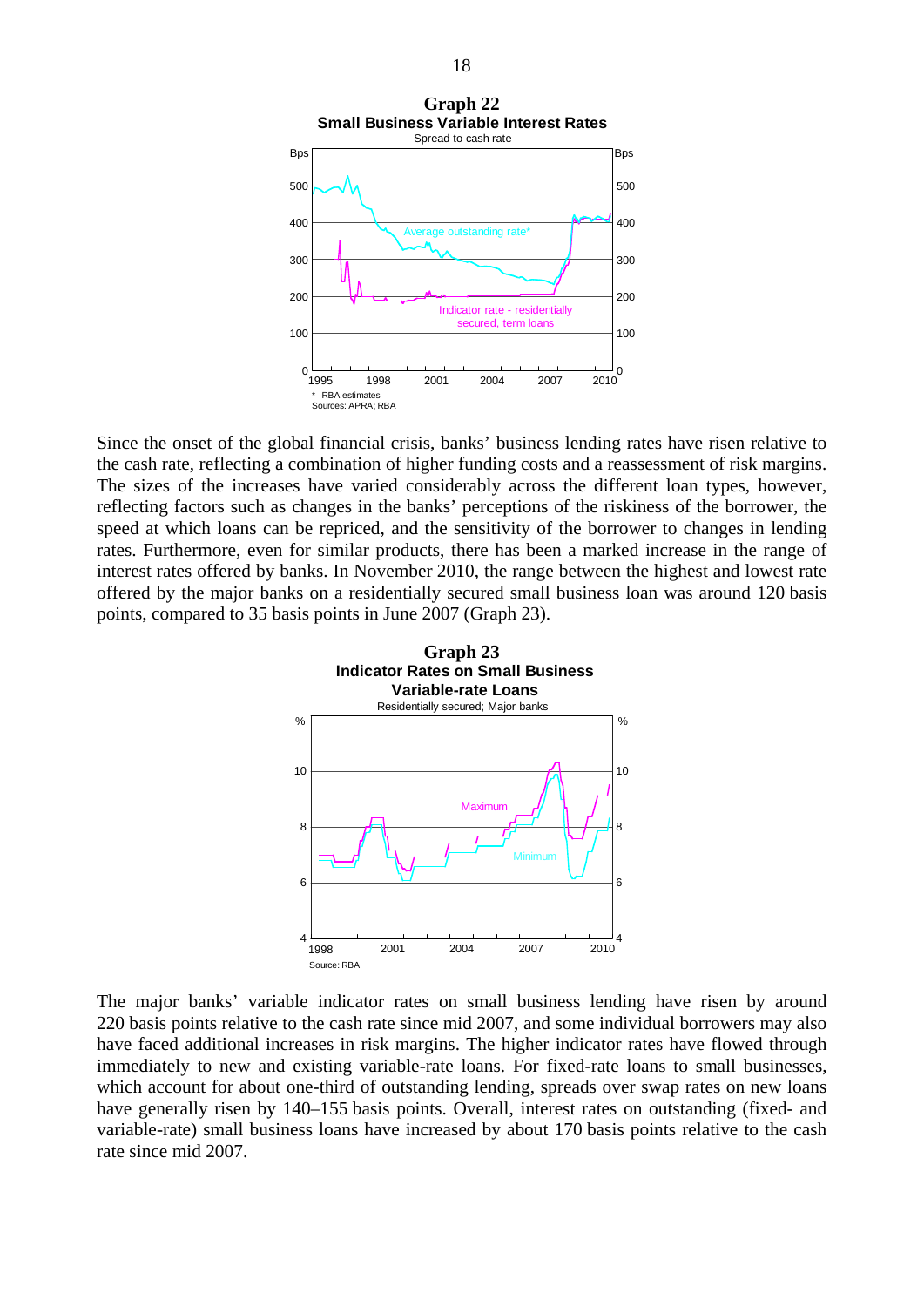There can be considerable variation in interest rates across large businesses, as banks base their pricing on the characteristics of the individual borrower. Banks increased their spreads (over bank bill rates) on new loans from mid-2007, due to their higher funding costs and a pick-up in arrears and losses on business lending. The available evidence suggests that the average spreads on new term loans to large businesses increased by about 200 basis points, from around 50–100 basis points in mid 2007 to a peak of around 250–300 basis points in mid 2009. Since then, spreads on new loans have declined a little, although the average margin on outstanding loans has continued to rise slowly as margins on new loans are still above those on existing loans (Graph 24). For bill facilities, which have a shorter average maturity of around one to two years, the recent reduction in margins on new loans is already flowing through to lower average margins. Overall, the average interest rate on outstanding (fixed- and variable-rate) large business loans is estimated to have risen by about 100 basis points relative to the cash rate since mid 2007.



#### *4.3. Summary*

The above changes have resulted in an increase in the spread between lending rates and the cash rate. All else equal, this means that a given level of the cash rate is more restrictive than has been the case over the previous decade. While the cash rate is well below its average since end 1996, rates for both small and large businesses are a little above their averages (Graph 25). The Reserve Bank Board has taken this into account in its monetary policy decisions.

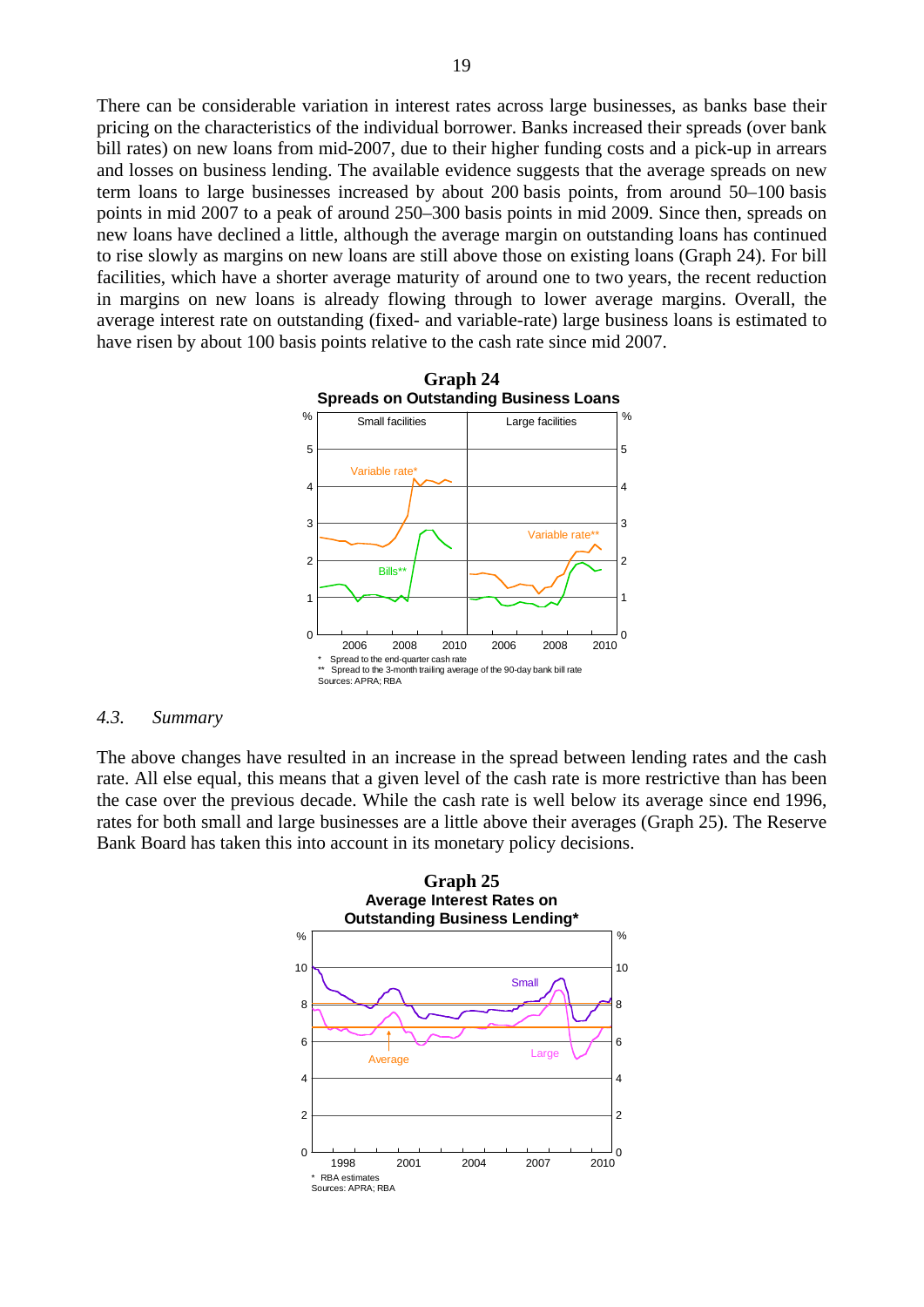### **5. Net Interest Margins and Spreads**

As discussed in the previous two sections, the effects of competition and global financial market developments have had a substantial effect on the behaviour of banks' lending rates and funding costs over the past couple of decades. In addition, housing lending has increased as a share of banks' assets, and this earns a lower interest margin than business lending. In aggregate, these forces have resulted in the major banks' margins contracting from around 5 per cent in the mid 1980s to a low of about 2¼ per cent in 2008 (Graph 26). Over the past few years, margins have fluctuated within a relatively narrow range between 2¼ and 2½ per cent. Banks' margins fell to the lower end of this range early in the financial crisis as funding costs rose ahead of lending rates, but margins have since returned to around the top end of the range. There has, however, been some variation across the major banks.



The net interest margins of the regional banks have declined since the onset of the crisis, mainly reflecting the larger increase in their funding costs they have experienced, but have risen a little for some of these banks over the past year. Overall, since mid 2007, the regional banks' net interest margins have fallen by between 20–45 basis points (Graph 27).



The reported increase in the average of the major banks' net interest margins is a little less than the estimated increase in the spread between their lending rates and their funding costs (Graph 28). This is because changes in interest margins are affected by a number of factors in addition to the effects of movements in banks' lending rates and funding costs discussed in the previous two sections: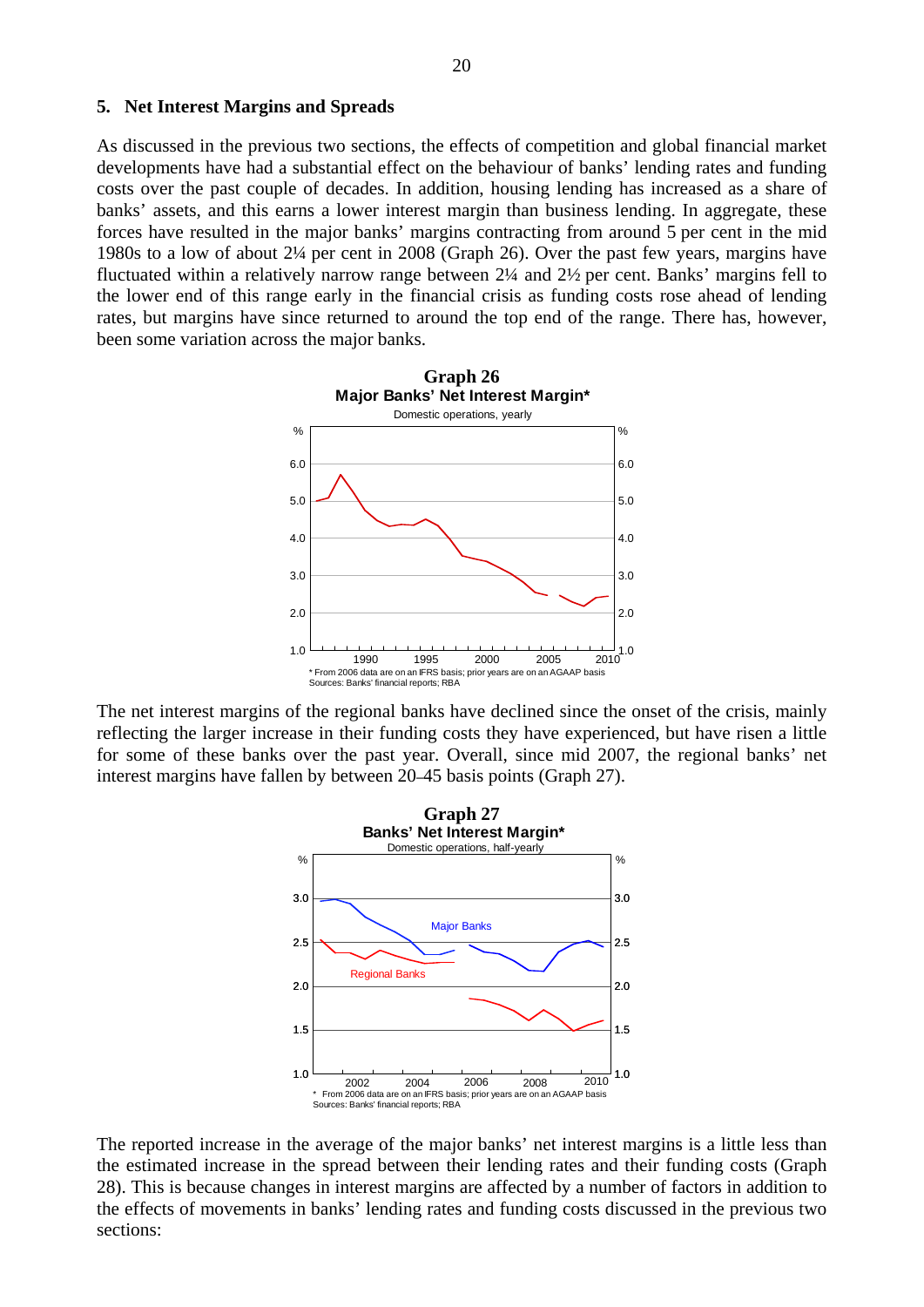- In addition to its loans, a bank's asset portfolio also includes liquid assets and other debt securities, which tend to earn a lower average return than loans. The banks' net interest margins have been compressed by the fall in interest rates on liquid assets relative to average loan rates since mid 2007, and the increased share of liquid assets in total assets, partly in response to anticipated regulatory changes.
- Increased loan impairments have reduced net interest margins through the loss of interest on non-accrual items. This effect has been offset somewhat by higher risk margins on lending, particularly on business loans, which have had higher rates of impairment compared to housing loans.
- Banks use derivatives to hedge the interest rate risk on their asset and liabilities. The effect of interest rate derivatives on margins can vary substantially over a short period of time, although over an entire interest rate cycle, the effect of interest rate derivatives tend to balance out.
- Working in the other direction, the increase in banks' equity funding would have boosted their margins.



# **6. Fee income**

Since 1997, the RBA has conducted an annual survey of banks' fee income, the results of which are published in the RBA Bulletin. The most recent survey was conducted earlier this year and published in the June Bulletin.<sup>9</sup> The results show that while banks' income from domestic banking fees has grown at an average rate of just over 10 per cent since 1997, growth in fees has been significantly less than the growth in balance sheet assets since 2002. This has led to a decline in the ratio of fee income to assets from a peak of close to 1 per cent to 0.6 per cent in 2009 (Graph 29).

 $\overline{a}$ <sup>9</sup> See Reserve Bank of Australia, (2010), '**Banking Fees in Australia'**, *RBA Bulletin*, June.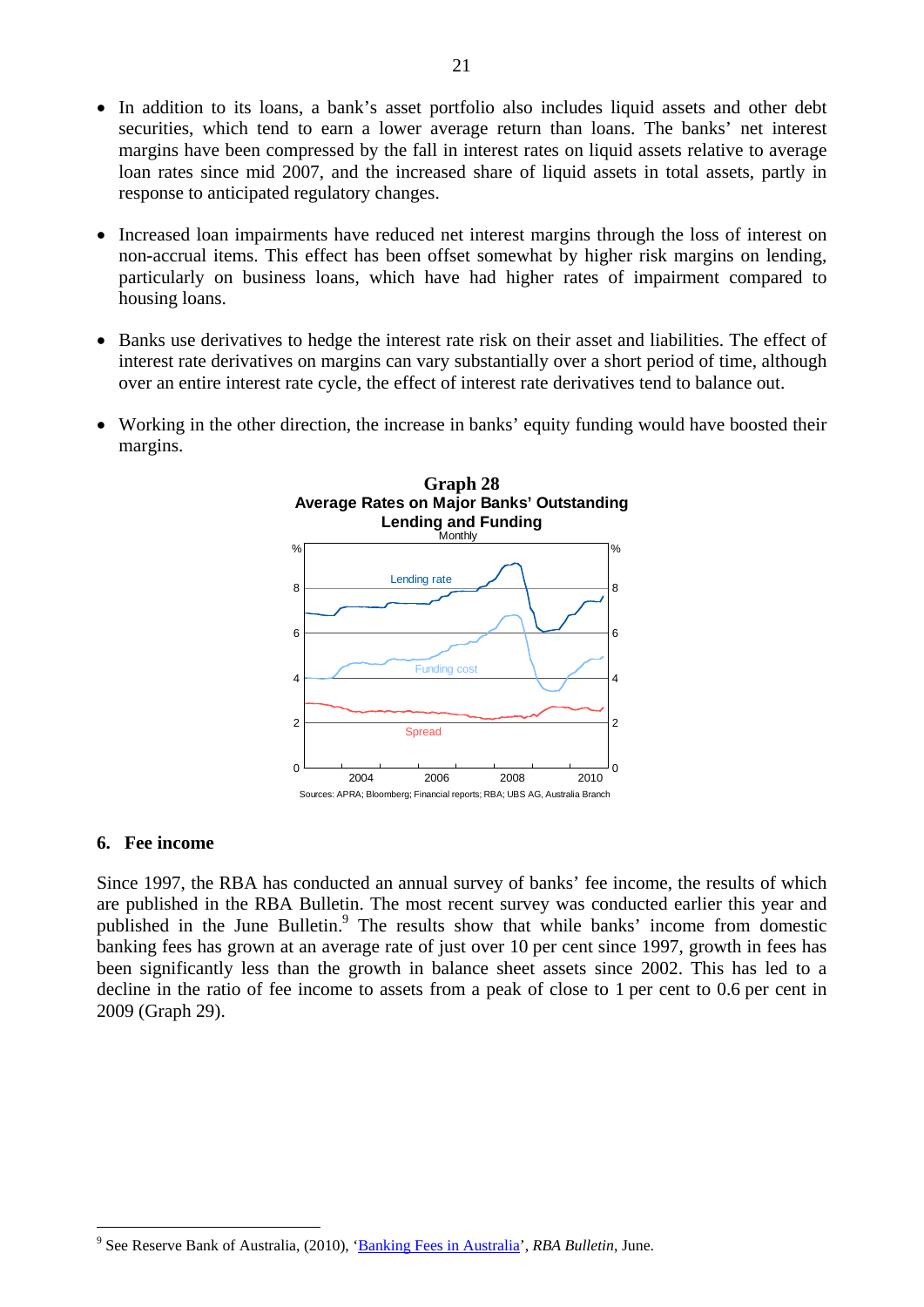

One of the forces influencing the structure of bank fees was the increased competition from mortgage originators in the mid 1990s. As interest margins came under downward pressure, banks began to unwind the cross-subsidies that had existed between mortgage and deposit accounts. One specific outcome of this was that banks introduced periodic mortgage and accountservicing fees. While, in aggregate, consumers of banking services benefited from this process, the consumers of the financial services that had previously been heavily subsidised were worse off.

Pressure on net interest margins also encouraged banks to diversify their income through a greater emphasis on wealth management operations. Income from wealth-management operations now accounts for about 10 per cent of the five largest banks' total income.

More recently, the financial crisis has had two opposing effects on bank fee income. First, more aggressive competition for deposit funding saw banks reduce and remove exception fees on deposit and transaction accounts for both business and personal customers. Second, there was a repricing of credit and liquidity risks on loans and bank bill facilities, which led to increased fees, particularly on undrawn loan facilities held by businesses. In particular, the total banking fee income reported by the major banks in their 2010 financial results indicated a 4 per cent decline in fee income. Further details on the effects of these changes will be available from the RBA's next survey of bank fees which will be published in mid 2011.

More broadly, recent developments in bank fees – including ATM and mortgage exit fees – have been an area where competitive forces have been particularly apparent.

# *6.1. ATM fees*

 $\overline{a}$ 

ATM fee reforms came into effect in March 2009. The reforms changed the way that ATM owners receive payment for transactions made by the customers of other financial institutions ('foreign transactions') and the way that these costs are revealed to consumers. The RBA estimates that changes in customer behaviour as a result of the increased transparency of ATM fees resulted in an overall reduction in the ATM fees paid by consumers of around \$120 million in the first year following the reforms.<sup>10</sup>

Prior to the reforms, the customer's financial institution paid an 'interchange fee' of around \$1 to the ATM owner to cover the costs of providing ATM services. This fee was typically recouped from the customer in the form of a 'foreign fee' that would appear on their monthly bank statement. Foreign fees were around \$2 on average. The reforms abolished interchange fees and

<sup>&</sup>lt;sup>10</sup> See Filipovski B and D Flood, (2010), ['Reform of the ATM System – One Year On'](http://www.rba.gov.au/publications/bulletin/2010/jun/pdf/bu-0610-6.pdf), *RBA Bulletin*, June.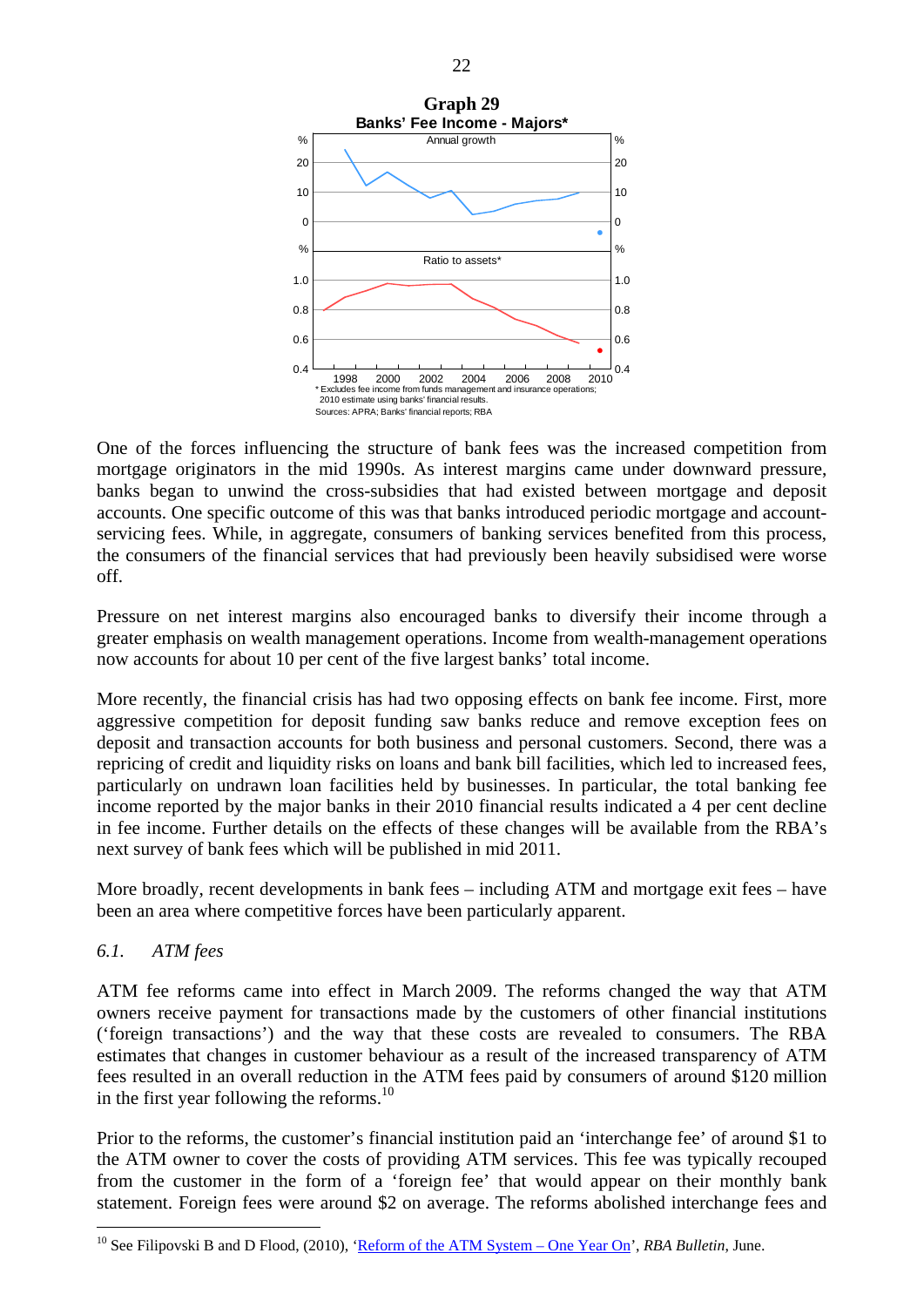allowed ATM owners to charge customers directly for the use of an ATM at the time of the transaction ('direct charging'). As a consequence, financial institutions have removed foreign fees. In sum, all fees associated with making an ATM cash withdrawal are now revealed at the time of the transaction and the consumer has the option of cancelling the transaction without charge if they do not wish to pay the fee.

A typical foreign withdrawal now costs the same as before the reforms (around \$2, see Graph 30). However, the greater transparency of ATM prices under the new regime has resulted in customers changing their behaviour in order to reduce the fees that they pay. In the first year of the new regime, the number of foreign withdrawals fell by 18 per cent, as customers made greater use of their own institutions' ATMs, increased the average size of ATM withdrawals and made increased use of EFTPOS cash-outs, for which they typically are not charged. Around 38 per cent of ATM withdrawals are now made at foreign ATMs, compared with 47 per cent in 2007/08 (Graph 31).



The increased flexibility in ATM pricing has also meant that charges can better reflect the cost of installing and operating an ATM. For instance, owners can charge more where maintenance costs are high because of a remote location or to cover the cost of temporary installations at special events. As a result, ATM owners are able to place ATMs in locations where they were not previously financially viable. ATM numbers have increased by about 1 500, or about 6 per cent, under the new regime, and there has been an increase in ATMs in regional and remote areas.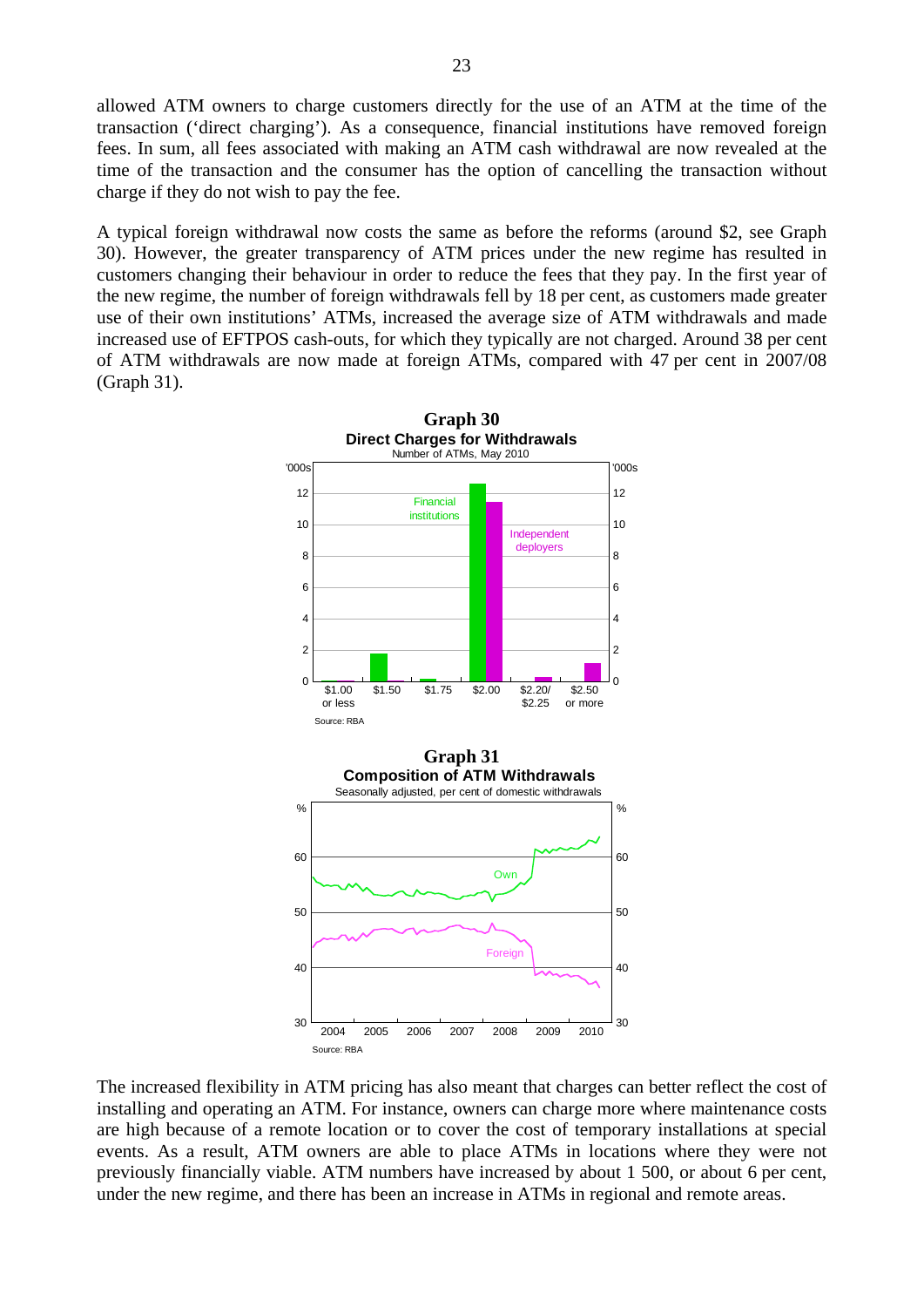# *6.2. Lenders' exit fees*

Recently there has been consideration of lenders' exit fees, including early termination fees. For the major banks, these fees are equivalent to about 10-15 basis points per year on a loan, although early termination fees are not payable if the borrower stays with the institution for at least a few years. Furthermore, early termination fees are generally designed to recoup loan origination costs not defrayed by entry fees.

ASIC research from 2008 suggests that non-ADI lenders (such as mortgage originators) charged the highest average exit fees on a standard sized variable-rate mortgage refinanced within three years after origination. This was followed by the major banks, other banks and then credit unions and building societies. This order does not seem to have changed until recently, with a reduction in the average size of exit fees at the major banks, including the elimination of early termination fees by two of the major banks (Table 3).

| Table 3<br><b>Average Fees on Variable Housing Loan Products</b><br>\$250 000 owner-occupier loan, terminated within 3 years |        |     |     |       |          |  |  |
|------------------------------------------------------------------------------------------------------------------------------|--------|-----|-----|-------|----------|--|--|
|                                                                                                                              |        |     |     |       |          |  |  |
|                                                                                                                              | \$     | \$  | \$  | \$    | \$       |  |  |
| <b>Current</b>                                                                                                               |        |     |     |       |          |  |  |
| Credit unions and building societies                                                                                         | 595    | 122 | 106 | 364   | 1,187    |  |  |
| Major banks                                                                                                                  | 431    | 513 | 229 | 462   | 1,635    |  |  |
| Other banks                                                                                                                  | 459    | 468 | 271 | 676   | 1,874    |  |  |
| Non-ADI                                                                                                                      | 584    | 254 | 363 | 2,066 | 3,266    |  |  |
| Change since 2008                                                                                                            |        |     |     |       |          |  |  |
| Credit unions and building societies                                                                                         | 13     | 10  | 14  | $-37$ | $\Omega$ |  |  |
| Major banks                                                                                                                  | $-23$  | 203 | 115 | -620  | $-324$   |  |  |
| Other banks                                                                                                                  | 36     | 113 | 43  | $-28$ | 165      |  |  |
| Non-ADI                                                                                                                      | $-149$ | 38  | 133 | 121   | 143      |  |  |
| Sources: ASIC; Canstar Cannex; InfoChoice; RBA                                                                               |        |     |     |       |          |  |  |

# **7. Profitability**

The uninterrupted period of economic growth since the early 1990s has enabled the Australian banking system to grow steadily and maintain a healthy profit stream. The major banks' return on assets has averaged around 0.9 per cent and the post-tax return on equity has averaged about 15 per cent since 1992 (Graph 32). These returns are similar to those of other major companies in Australia as well as those of banks in other countries prior to the global financial crisis (Graph 33 and Graph 34).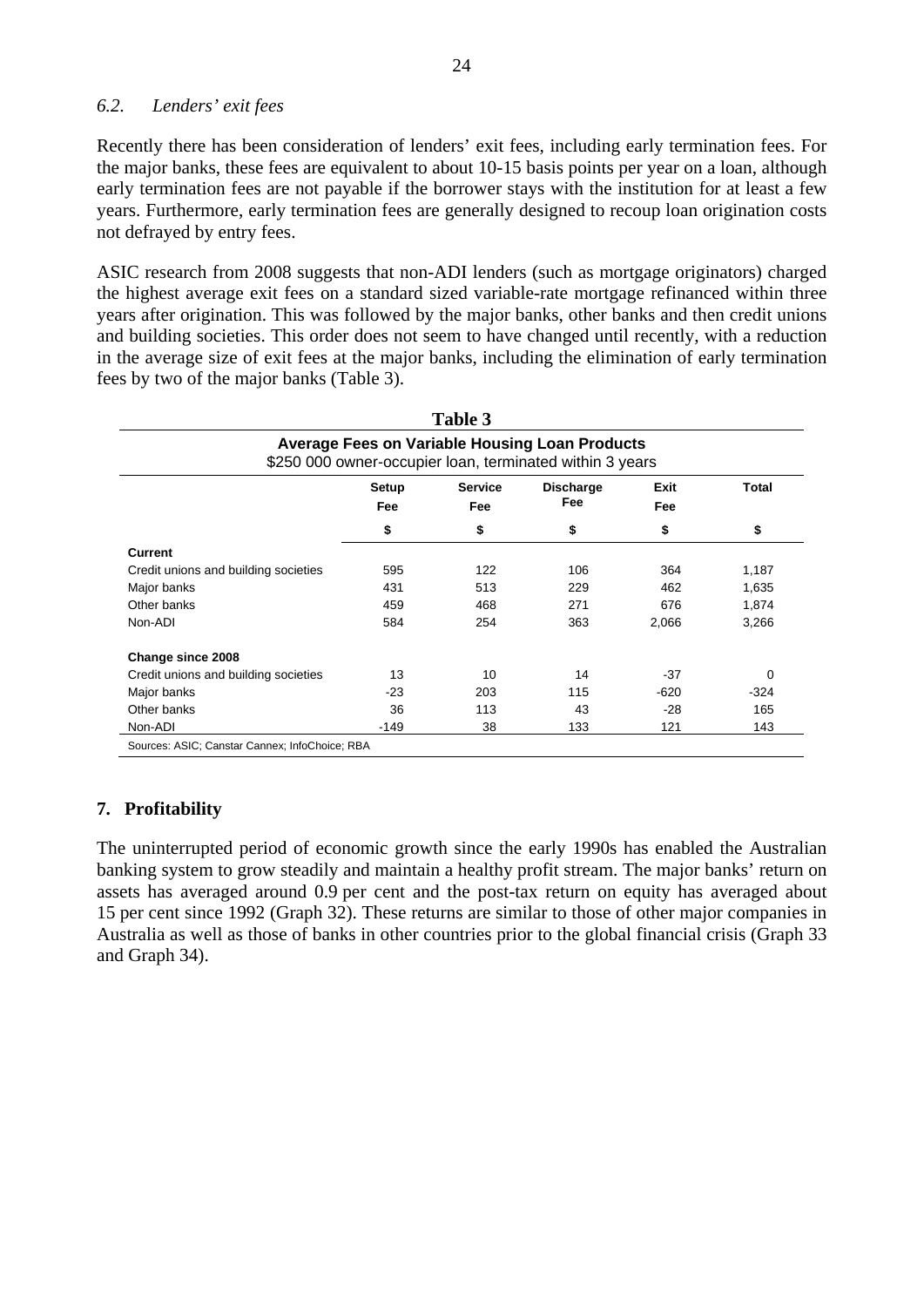

The main factor which contributes to large swings in banks' profitability is losses on their asset portfolios. This has been particularly evident in the profitability of banks in other countries, where large losses on loans and securities holdings have seen banks in the United States, United Kingdom and Europe incur sizeable losses. In Australia too, in the past three years movements in banks' charges for bad and doubtful debts have resulted in large swings in their reported profits.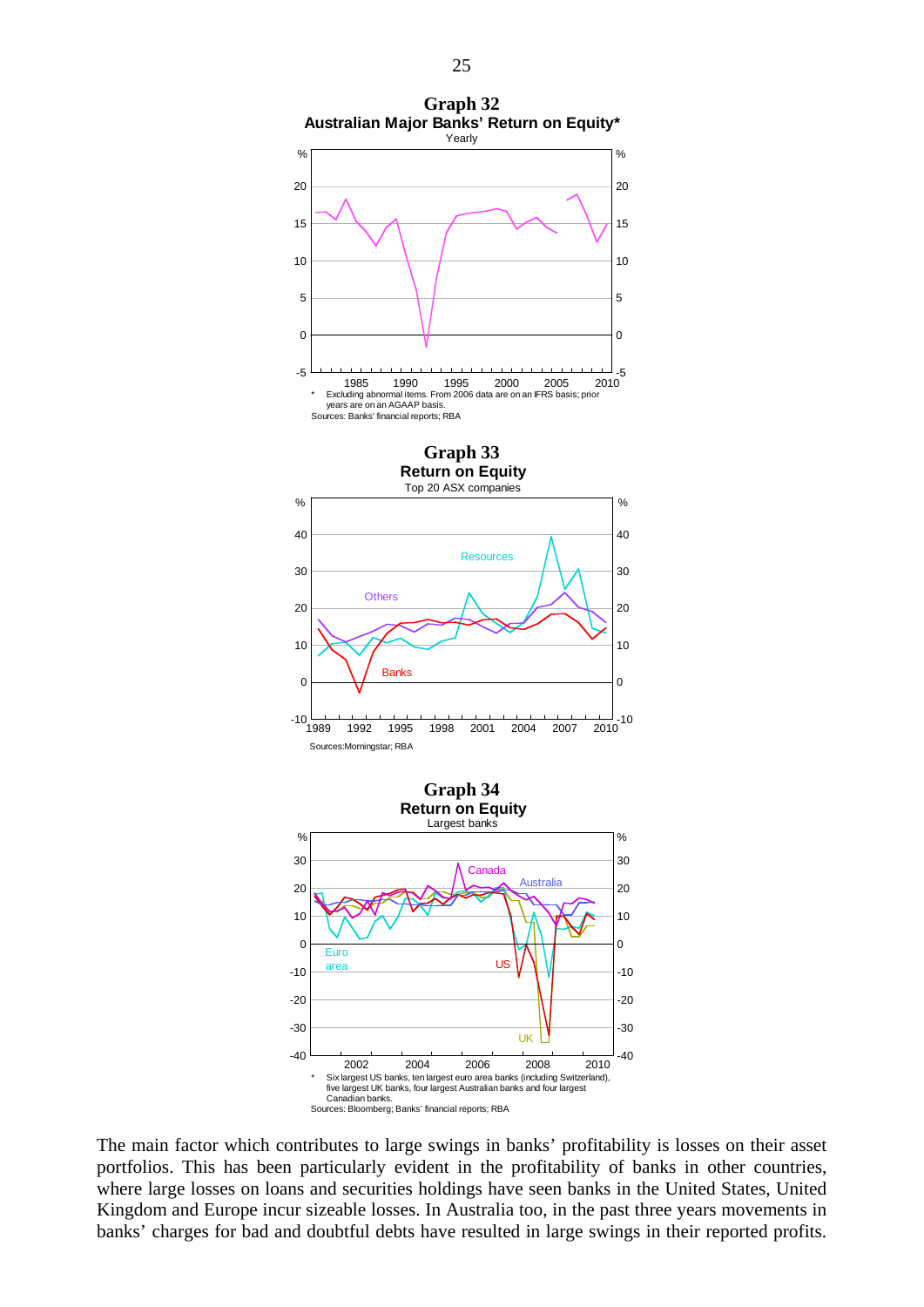In particular, the profit growth of Australian banks was adversely affected by sizeable increases in bad and doubtful debt charges in 2008 and 2009, although these rises in debt expenses were well below those experienced in many other countries (Graph 35). In 2010, bad and doubtful debt charges of Australian banks have declined, leading to a commensurate gain in profits. These differences in experiences with bad debt expenses largely explain why Australian banks' return on equity has remained higher than rates achieved by overseas banks since the onset of the global financial crisis.



# **8. Regulation**

 $\overline{a}$ 

### *8.1. Financial Crisis Responses*

### *Financial Claims Scheme guarantee for deposits up to \$1 million*

The Australian Government's guarantee arrangements for deposits and wholesale borrowing were introduced in response to extraordinary developments in the global financial system in the second half of 2008. They were designed to support confidence of depositors in ADIs and to help ensure that these institutions had continued access to capital markets, at a time when governments in many countries were announcing similar measures. $11$ 

Under the Financial Claims Scheme (FCS) – one of the two key aspects of the Australian guarantee arrangements – all deposits under \$1 million with locally-incorporated ADIs are automatically guaranteed by the Government, with no fee payable.<sup>12</sup> Deposits at foreign-bank branches are not eligible. The FCS will remain in place in this form until October 2011, though the longer-term structure of depositor protection arrangements is currently under review.

The announcement of the FCS, and the arrangements for large deposits and wholesale borrowing, helped to maintain public confidence in the Australian banking sector. In many ways, however, it only served to reinforce existing trends. Deposit growth had been increasing over 2008 as risk aversion increased, but following the announcement deposit growth picked up further (Graph 36).

<sup>&</sup>lt;sup>11</sup> For further details, see Schwartz C (2010), ['The Australian Government Guarantee Scheme](http://www.rba.gov.au/publications/bulletin/2010/mar/pdf/bu-0310-4.pdf)', *RBA Bulletin*, March. See also Australian Prudential Regulation Authority and Reserve Bank of Australia, (2009), ['Inquiry by the Senate](http://www.rba.gov.au/publications/submissions/inquiry-bank-funding-guar.pdf)  [Economics References Committee Into Bank Funding Guarantees'](http://www.rba.gov.au/publications/submissions/inquiry-bank-funding-guar.pdf), Submission, July.

 $12$  In the event of failure, the Government would provide initial funds to depositors and then recover funds through the wind up process, with the option of an industry levy if there is a shortfall.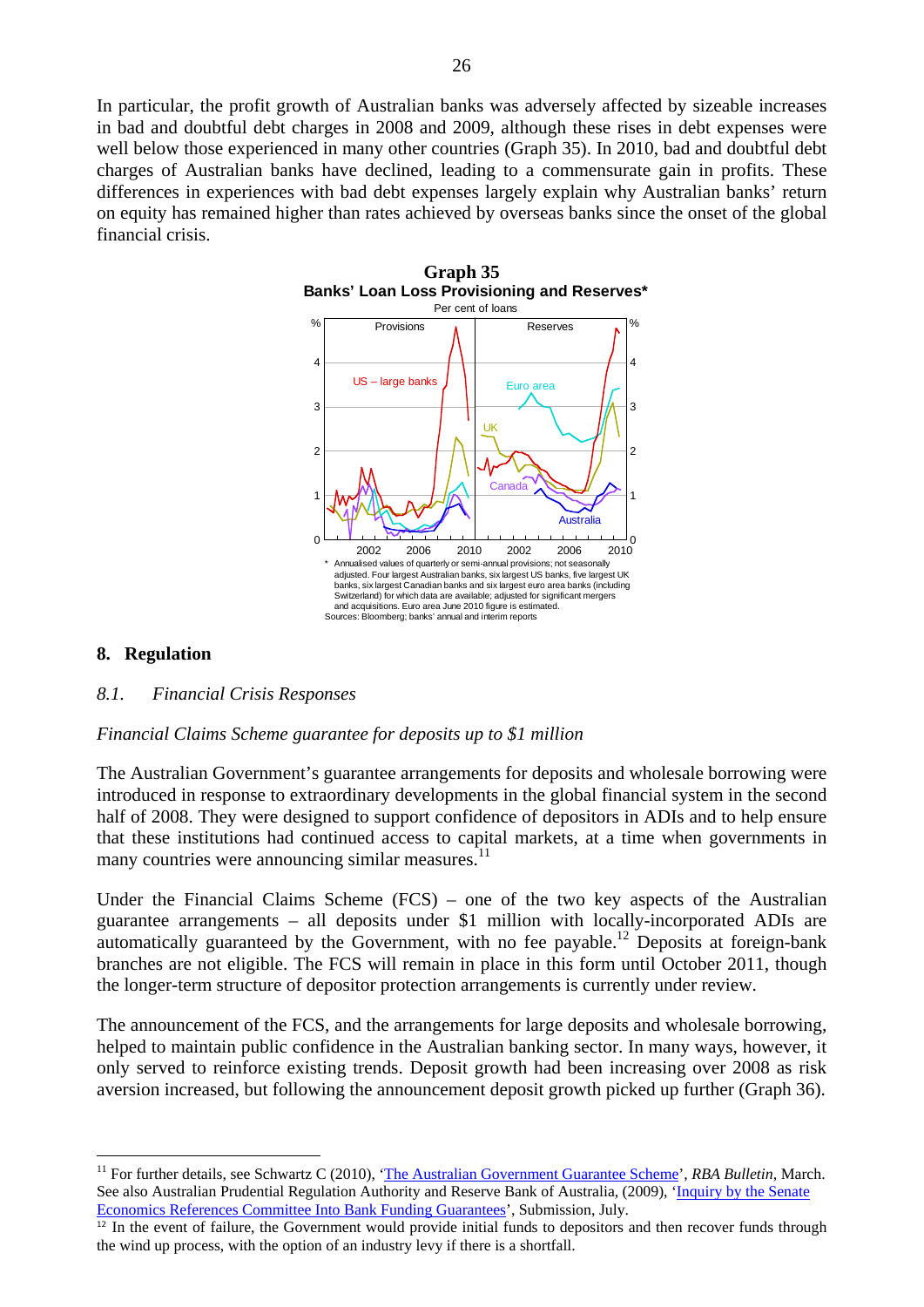While deposit growth was boosted by the flows of funds from the less regulated sector, including deposit-like products at mortgage trusts, the trend of outflows from the less regulated sector was evident from early in that year – a large mortgage trust had suspended redemptions as early as March.



### *Wholesale Funding*

### *(i) Guarantee Scheme for Large Deposits and Wholesale Funding*

Under the Guarantee Scheme (GS) for Large Deposits and Wholesale Funding, the Government provides a guarantee, for a fee, on deposits greater than \$1 million, and wholesale funding with maturity out to five years. Unlike the FCS, the GS also guarantees, with some restrictions, issuance by foreign-bank branches. The GS closed to new issuance in March 2010, though debt previously issued under the Scheme continues to be covered until it matures.

The fees of the GS are risk-based and, as the major banks have higher credit ratings than most other domestic ADIs, they pay lower guarantee fees (Table 4). In setting the premiums on the guarantee the Government considered a range of factors, including international settings and the need to ensure that the arrangements did not continue indefinitely. The fees were set at a level between the then current risk spreads – the product of very stressed conditions – and spreads that were considered likely to prevail in more normal market conditions. This was designed to act as a natural exit mechanism, so that when pricing of risk improved, the yield spread between unguaranteed and guaranteed debt would narrow to below the guarantee fee and it would become cost-effective for issuers to return to unguaranteed issuance.

| Table 4                                                       |                               |  |  |  |  |
|---------------------------------------------------------------|-------------------------------|--|--|--|--|
| <b>Guarantee Scheme Pricing</b>                               |                               |  |  |  |  |
| <b>Credit Rating</b>                                          | Fee per annum<br>basis points |  |  |  |  |
| AAA to AA-                                                    | 70                            |  |  |  |  |
| $A+$ to $A-$                                                  | 100                           |  |  |  |  |
| BBB+ and below and unrated                                    | 150                           |  |  |  |  |
| Sources: Australian Government Guarantee Scheme Administrator |                               |  |  |  |  |